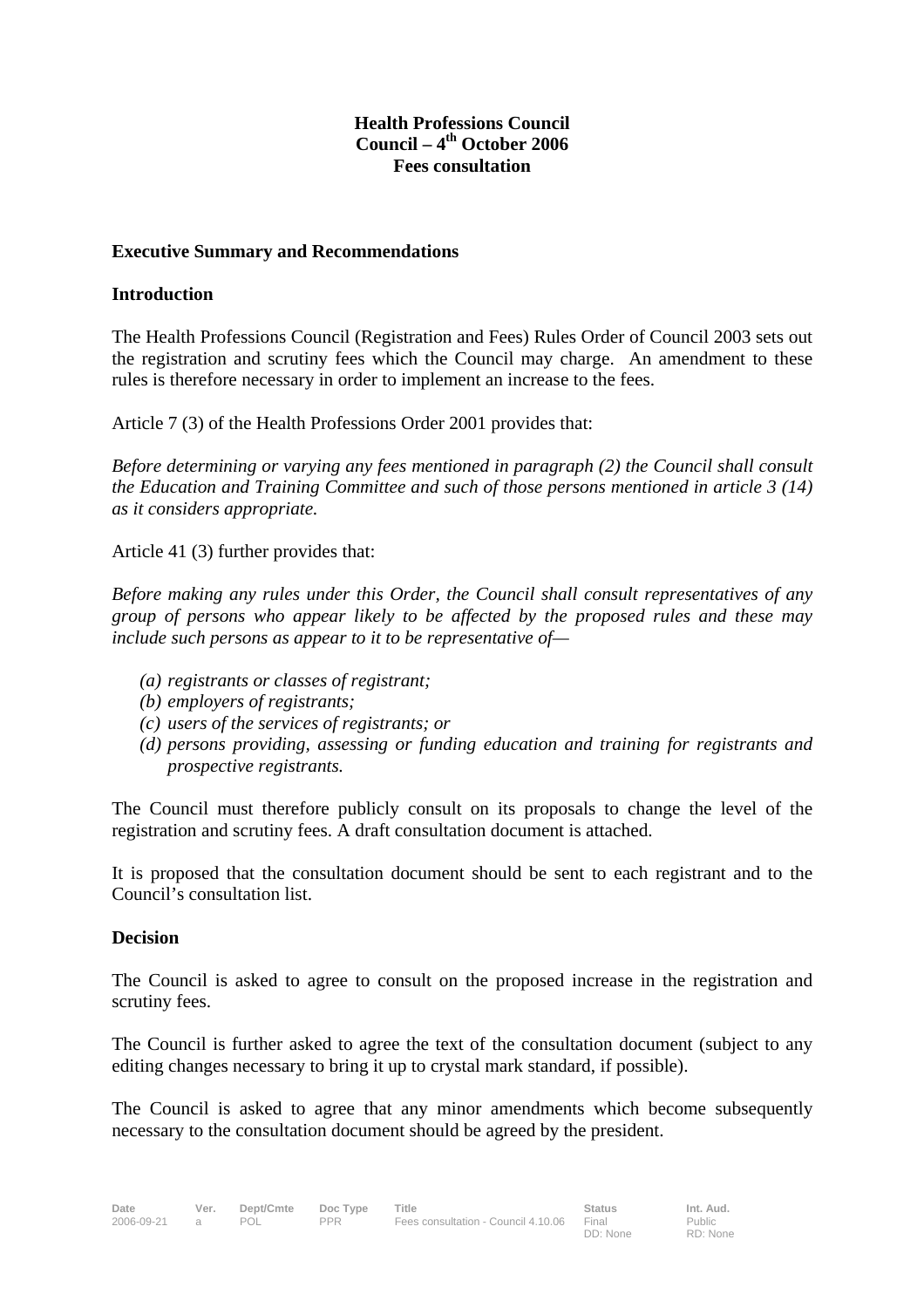#### **Background information**

None

#### **Resource implications**

- **Press release**
- Posting information online
- Organising publication and mailing
- Co-ordinating responses
- Writing key decisions document

#### **Financial implications**

- Laying-out and printing of consultation document
- $$
- **Consultation analysis**

#### **Background papers**

None

#### **Appendices**

None

#### **Date of paper**

22nd September 2006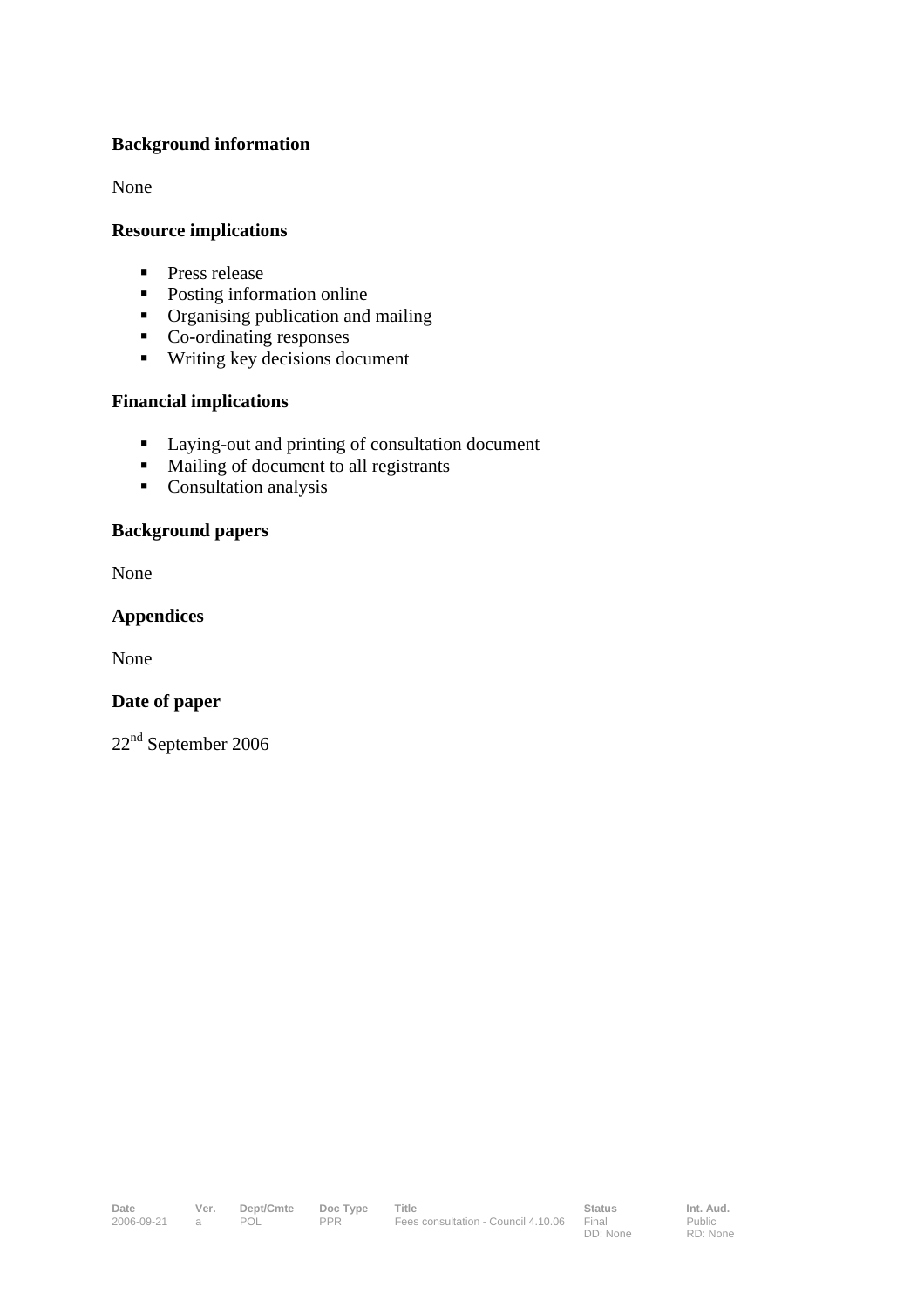# Our fees - a consultation document

**Date**<br>2006-10-03  $a$ 

Ver. Dept/Cmte **POL** 

Doc Type<br>POL

Status Draft<br>Draft<br>DD: None Int. Aud. Public<br>Public<br>RD: None  $\mathbf{1}$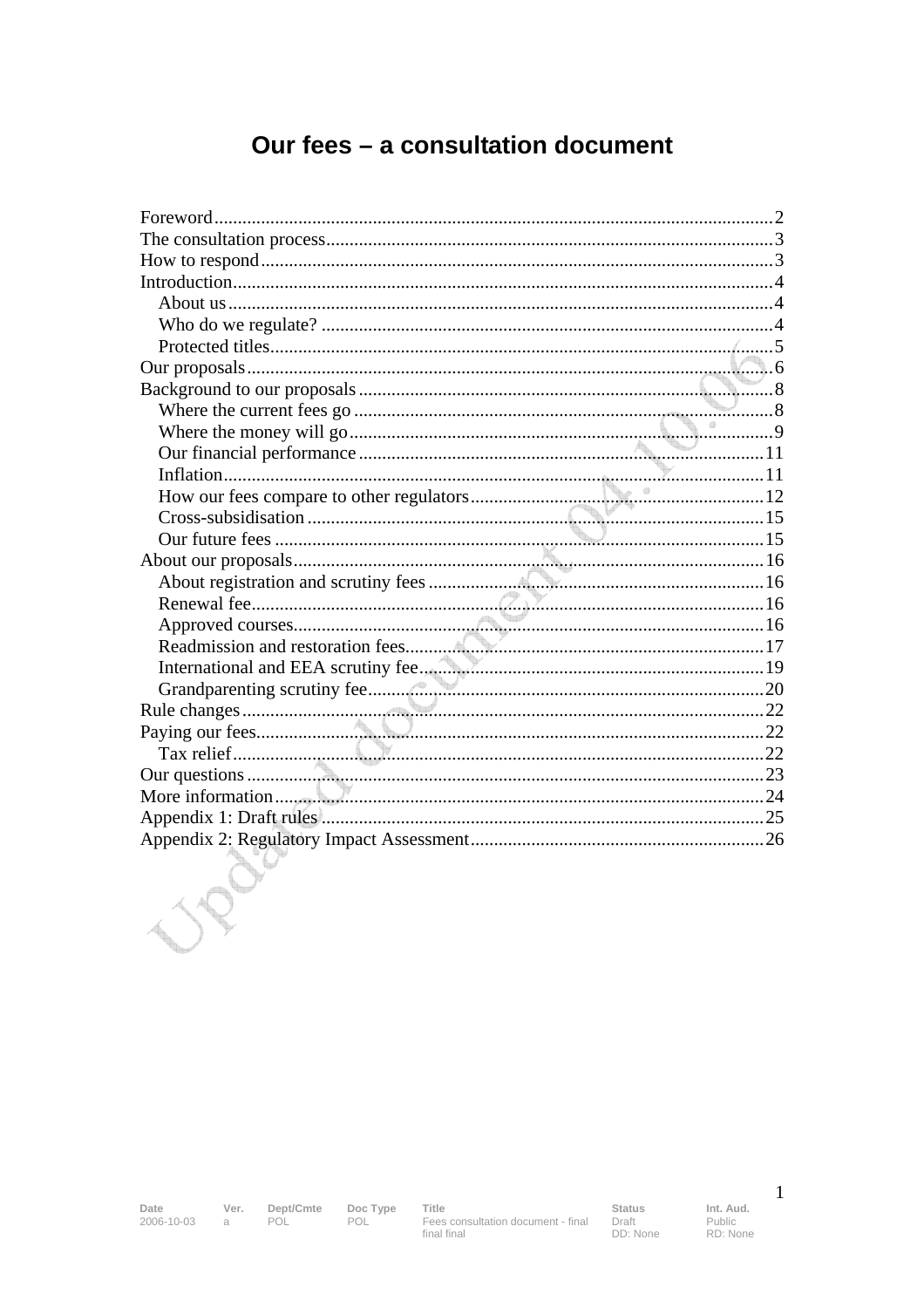# **Foreword**

We are pleased to introduce this consultation on the future fees that will be charged by the Health Professions Council to registrants and prospective registrants.

Registration fees are currently £60 per year or £120 for each two year registration cycle. We set our existing fees in July 2003 and they have remained unchanged since this date. Inflation during the period 2003 to 2005 has averaged 2.9% and we calculate that the value of the yearly registration fee, in real terms, fell to £54.93 by the end of  $2005<sup>1</sup>$ 

During this period we have seen a rise in our costs because of an increasing workload, in particular, the costs of managing an increasing volume of fitness to practise cases.

We propose that our renewal fee should rise to £70 per year.

We propose that the scrutiny fees we charge for processing applications via our international, EEA and grandparenting routes should rise, from £200 to £400. We also propose to introduce scrutiny fees for applicants who have successfully completed an approved course who are applying to become registered for the first time, and for people who are applying to come back on to the register.

Following the consultation, if the changes to our fees are adopted, this would require amendments to our rules (please see page x for more information). The changes to our fees would be effective from July 2007. Existing registrants would pay the new renewal fee when their profession next renews its registration.

In this document we set out our proposals in full. We explain the reasons behind our proposals and invite the comments of our stakeholders.

 $\mathcal{L}$ <sup>1</sup> Figures are based on data from the Office for National Statistics and use figures from the Retail Price Index. Please see page x for more information.

UP Den BY

 $\overline{a}$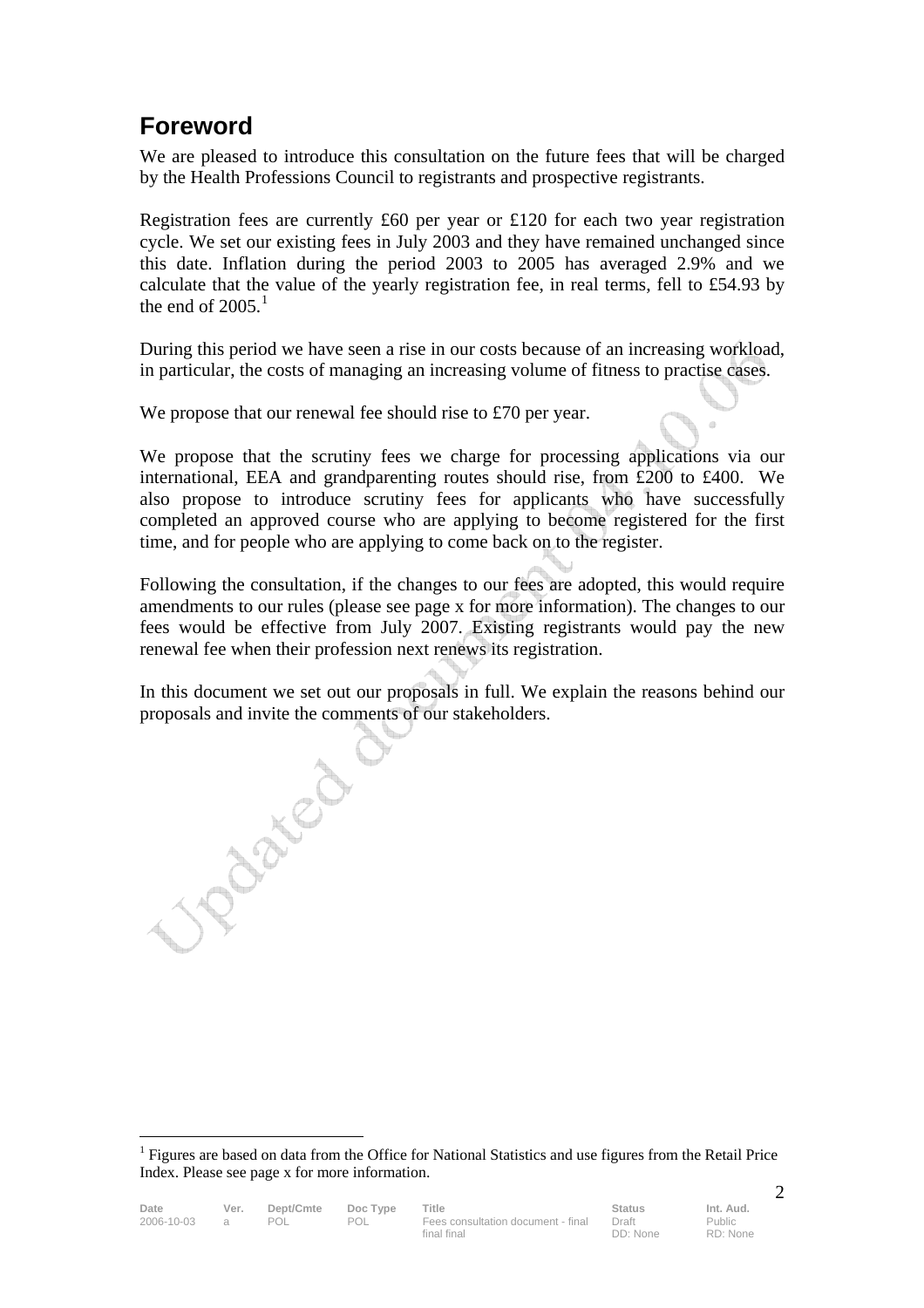## **The consultation process**

We strongly believe that it is important that we engage with our stakeholders so that we can take account of their views. The Health Professions Order 2001 also says that we must consult our stakeholders every time we propose to change our fees.

We have sent this document to every registrant on our register. We have also sent it to over 300 organisations on our consultation list. This includes employers, professional bodies and education providers. You can find a list of organisations who we have consulted with by visiting our website: www.hpc-uk.org/consultation.

You can also download further copies of this document from our website or you can contact us if you would like us send to send you a copy. Please contact us if you would like us to send you a copy of the document in an alternative format.

The consultation will run for three months from **xx/xx/2006** to **xx/xx/2007**.

Once the consultation period is completed, we will analyse the responses we receive. We will also publish a document which details the comments we received and explains the decisions we have taken as a result. This will be available on our website.

## **How to respond**

We ask a small number of questions about our proposals throughout the consultation document. You can also find a summary of these questions on page xx. We would welcome your response to this consultation, in whatever format is convenient for you. However, if you address the questions in this document, that would be helpful to us.

If you would like to respond to this consultation document, please send your response in writing to:

Fees consultation Health Professions Council Park House 184 Kennington Park Road London SE11 4BU E-mail: consultation@hpc-uk.org Fax: 020 7820 9684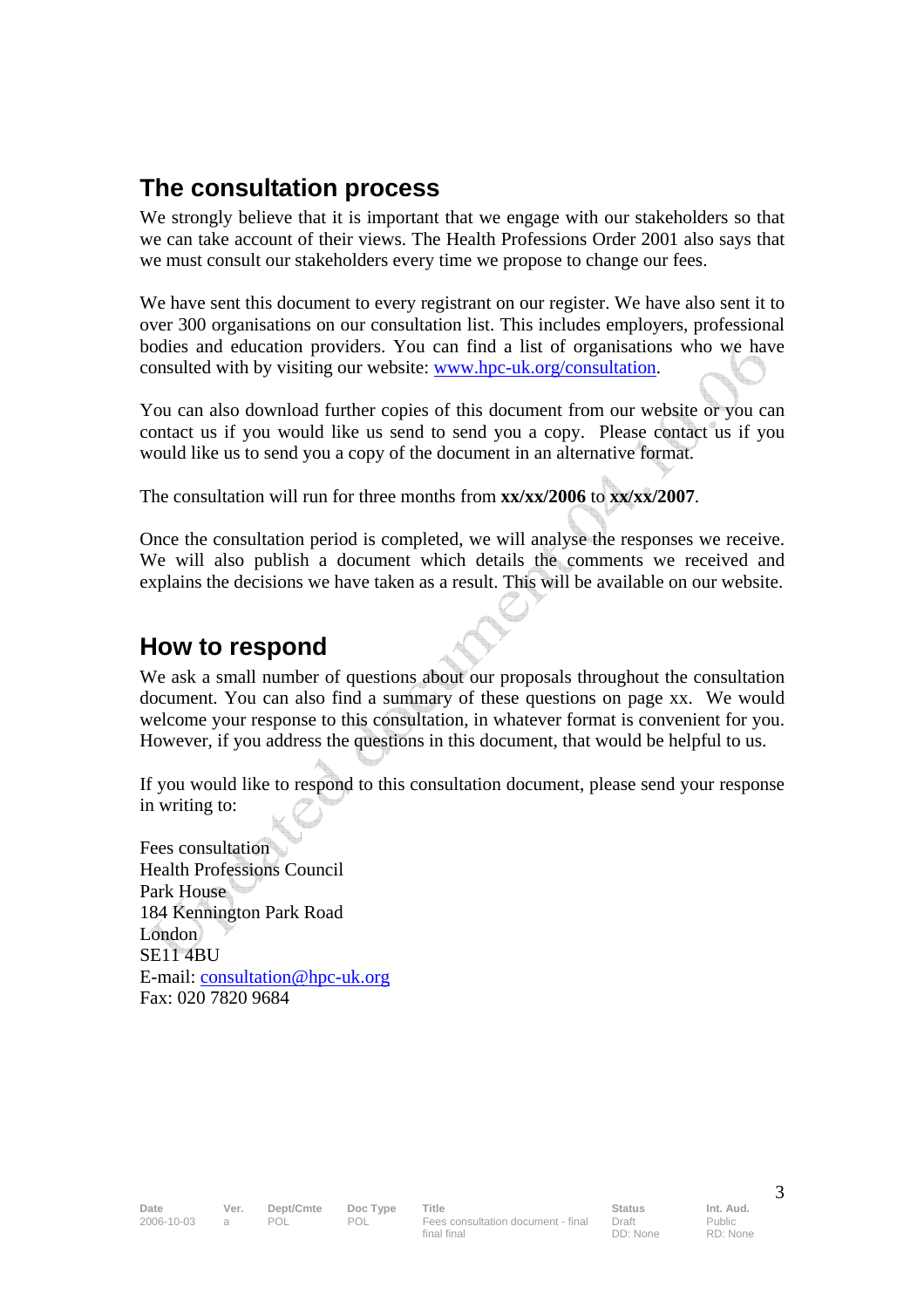## **Introduction**

### **About us**

We are the Health Professions Council. We are a health regulator, and our job is to protect the health and wellbeing of people who use the services of the health professionals registered with us.

When we say health professional, we mean a person whose work is concerned with improving and promoting the health and wellbeing of their patients, clients and users in a variety of different ways and in a variety of different settings.

To protect the public, we set standards that health professionals must meet. Our standards cover health professionals' education and training, behaviour, professional skills, and their health. We publish a register of health professionals who meet our standards.

Health professionals on our register are called 'registrants'. If registrants do not meet our standards, we can take action against them which may include removing them from the register so that they can no longer practise.

### **Who do we regulate?**

The health professionals we regulate at the moment are:

- arts therapists;
- biomedical scientists;
- chiropodists and podiatrists;
- clinical scientists:
- dietitians:
- occupational therapists;
- operating department practitioners (from autumn 2004);
- orthoptists;
- paramedics;
- physiotherapists;
- prosthetists and orthotists;
- radiographers; and
- speech and language therapists.

We may regulate other professions in the future.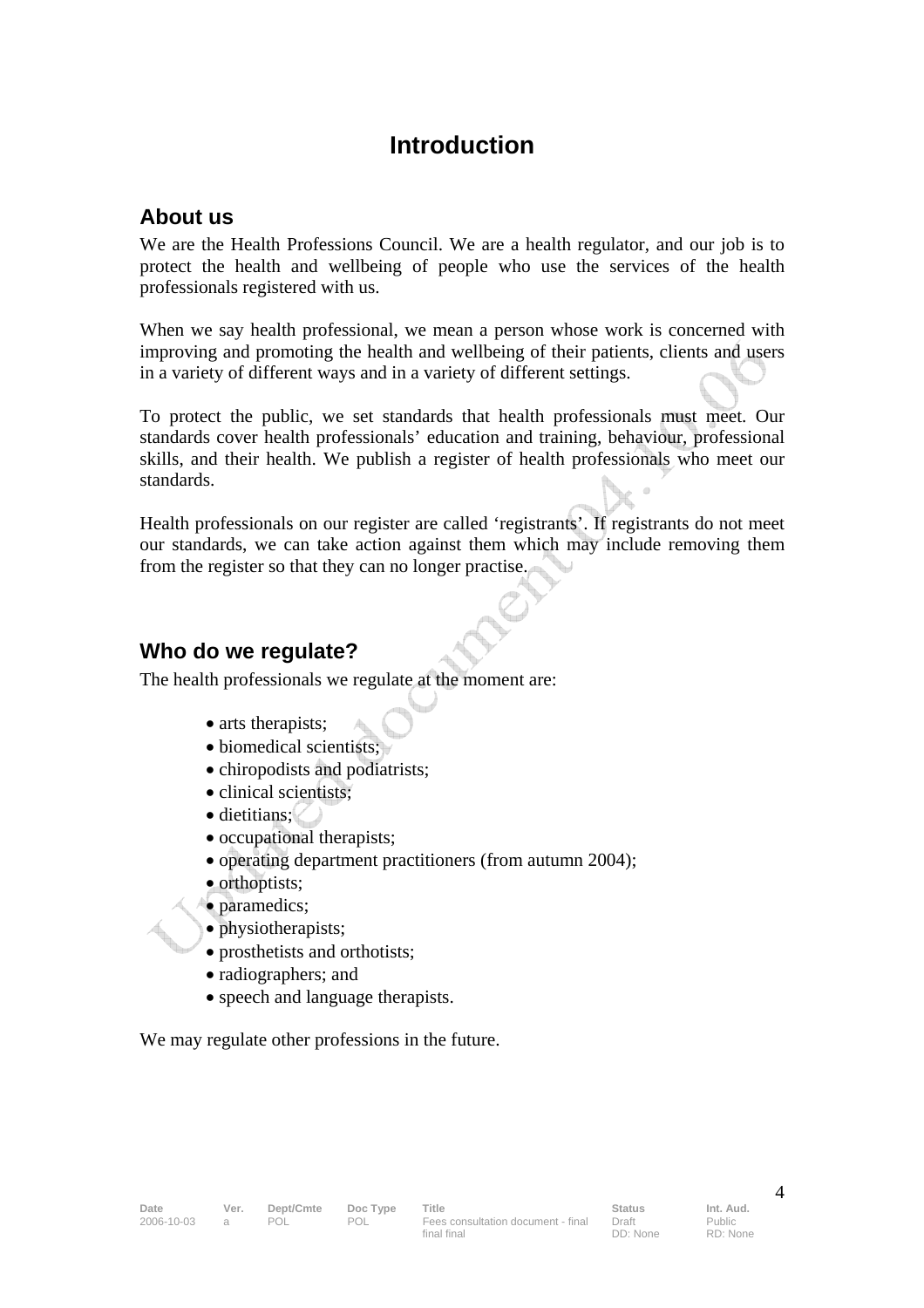### **Protected titles**

All of the professions have at least one professional title which is protected by law. This means, for example, that anyone using the titles 'physiotherapist' or 'dietitian' must be registered with us.

It is a criminal offence for someone to claim that they are registered with us when they are not, or to use a protected title that they are not entitled to use. We will prosecute people who commit these crimes.

Date Ver. Dept/Cmte Doc Type Title **Status** Status Int. Aud. 2006-10-03 a POL POL Fees consultation document - final final final

Draft DD: None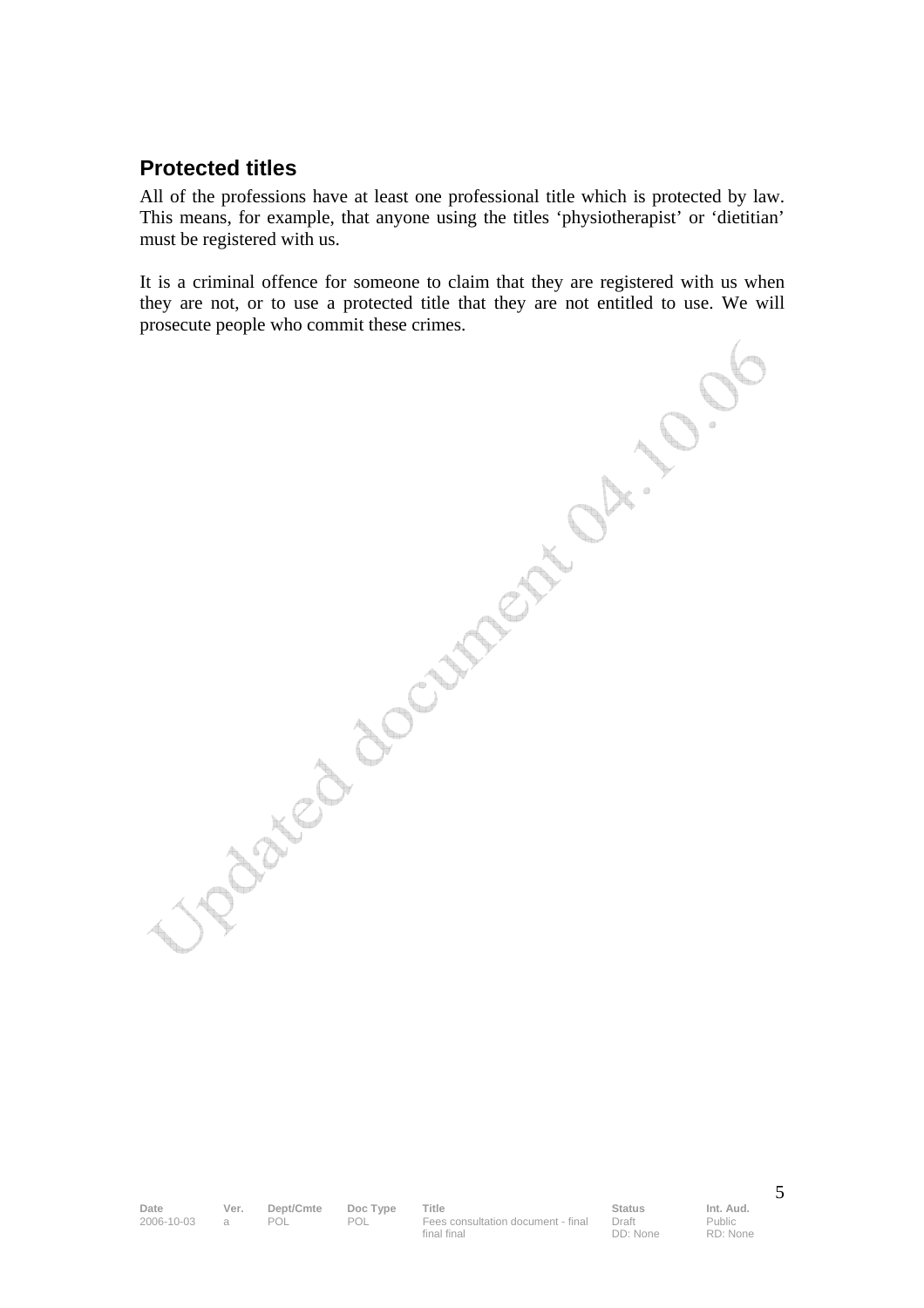# **Our proposals**

We propose to increase our registration fees and scrutiny fees as shown in the tables below. Please see pages xx for more information about our proposals.

Our registration fees are also tax deductible for UK tax payers – see page x for more information.

| <b>Route to</b>        | <b>Scrutiny fee</b> | <b>Registration fees</b> |                 |  |
|------------------------|---------------------|--------------------------|-----------------|--|
| registration           | £                   | <b>Year one</b>          | <b>Year two</b> |  |
|                        |                     | £                        | £               |  |
|                        |                     |                          |                 |  |
| International/         | 200.00              | 60.00                    | 60.00           |  |
| <b>EEA</b>             |                     |                          |                 |  |
| <b>Grandparenting</b>  | 200.00              | 60.00                    | 60.00           |  |
| <b>Approved course</b> | n/a                 | 30.00                    | 30.00           |  |
|                        |                     | $60.00*$                 | $60.00*$        |  |
| <b>Renewal</b>         | n/a                 | 60.00                    | 60.00           |  |
| <b>Readmission</b>     | n/a                 | 60.00                    | 60.00           |  |
| <b>Restoration</b>     | n/a                 | 60.00                    | 60.00           |  |

*Table 1: Our existing fees* 

*Table 2: Our proposed new fees* 

| <b>Route to</b>        | <b>Scrutiny fee</b> | <b>Registration fees</b> |          |  |
|------------------------|---------------------|--------------------------|----------|--|
| registration           | £                   | <b>Year one</b>          | Year two |  |
|                        |                     | £                        | £        |  |
| International/         | 400.00              | 70.00                    | 70.00    |  |
| <b>EEA</b>             |                     |                          |          |  |
| <b>Grandparenting</b>  | 400.00              | 70.00                    | 70.00    |  |
| <b>Approved course</b> | 100.00              | 70.00                    | 70.00    |  |
|                        | 280.00*             | 70.00*                   | 70.00*   |  |
| <b>Renewal</b>         | n/a                 | 70.00                    | 70.00    |  |
| <b>Readmission</b>     | 110.00              | 70.00                    | 70.00    |  |
| <b>Restoration</b>     | 110.00              | 70.00                    | 70.00    |  |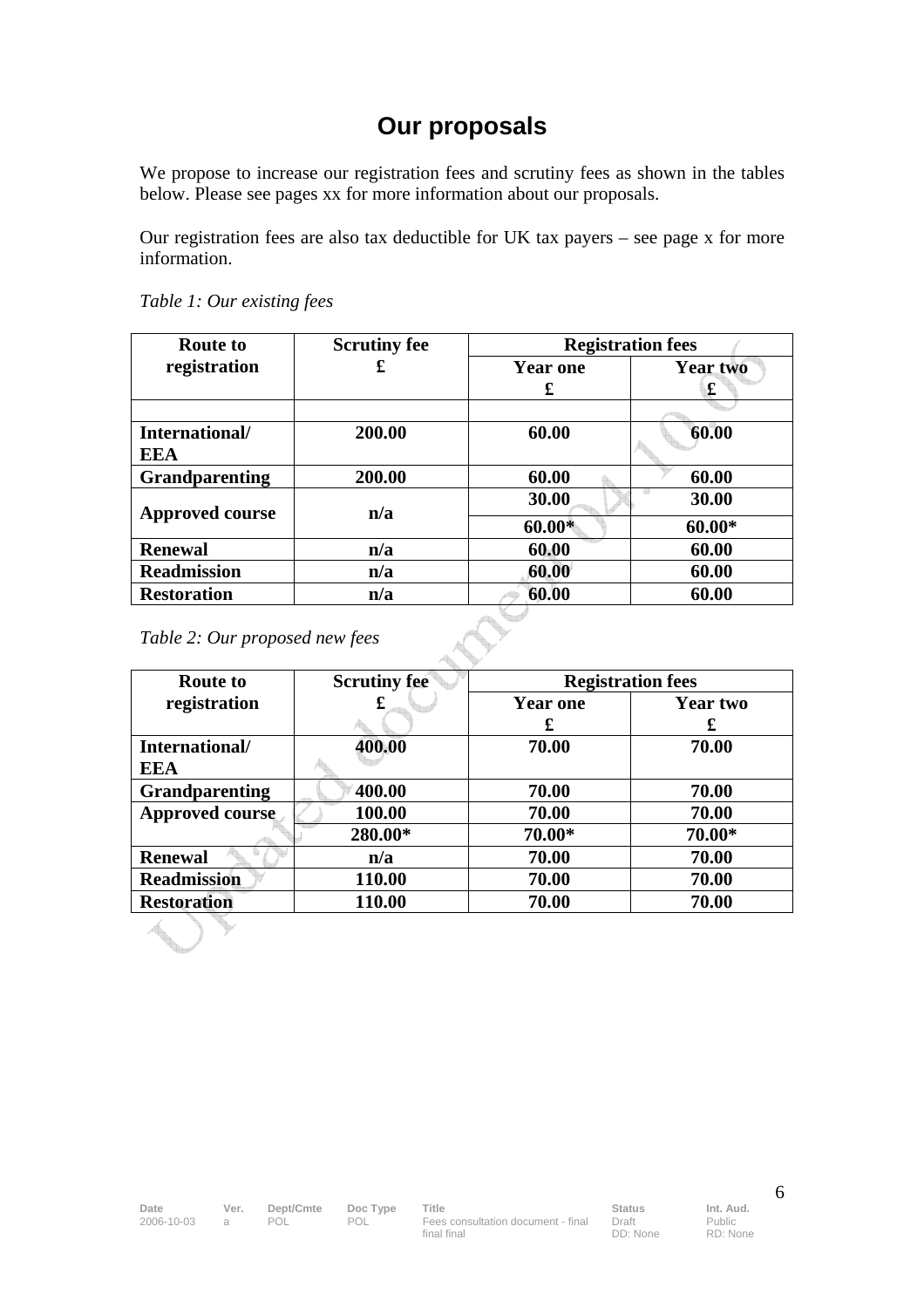#### **Key**

\*Applicants who have successfully completed an approved course who have not applied to become registered within two years of completing their course.

#### **Explanation**

Each profession renews in two-yearly cycles, so the table shows the fees payable in the first and second year of that cycle.

There are 6 different "routes to registration" shown in each table. Please see pages x to x for more information about these routes to registration and an explanation of Like proposed new fees.

Date Ver. Dept/Cmte Doc Type Title **Status** Status Int. Aud. 2006-10-03 a POL POL Fees consultation document - final final final

Draft DD: None Public RD: None

 $\circledcirc$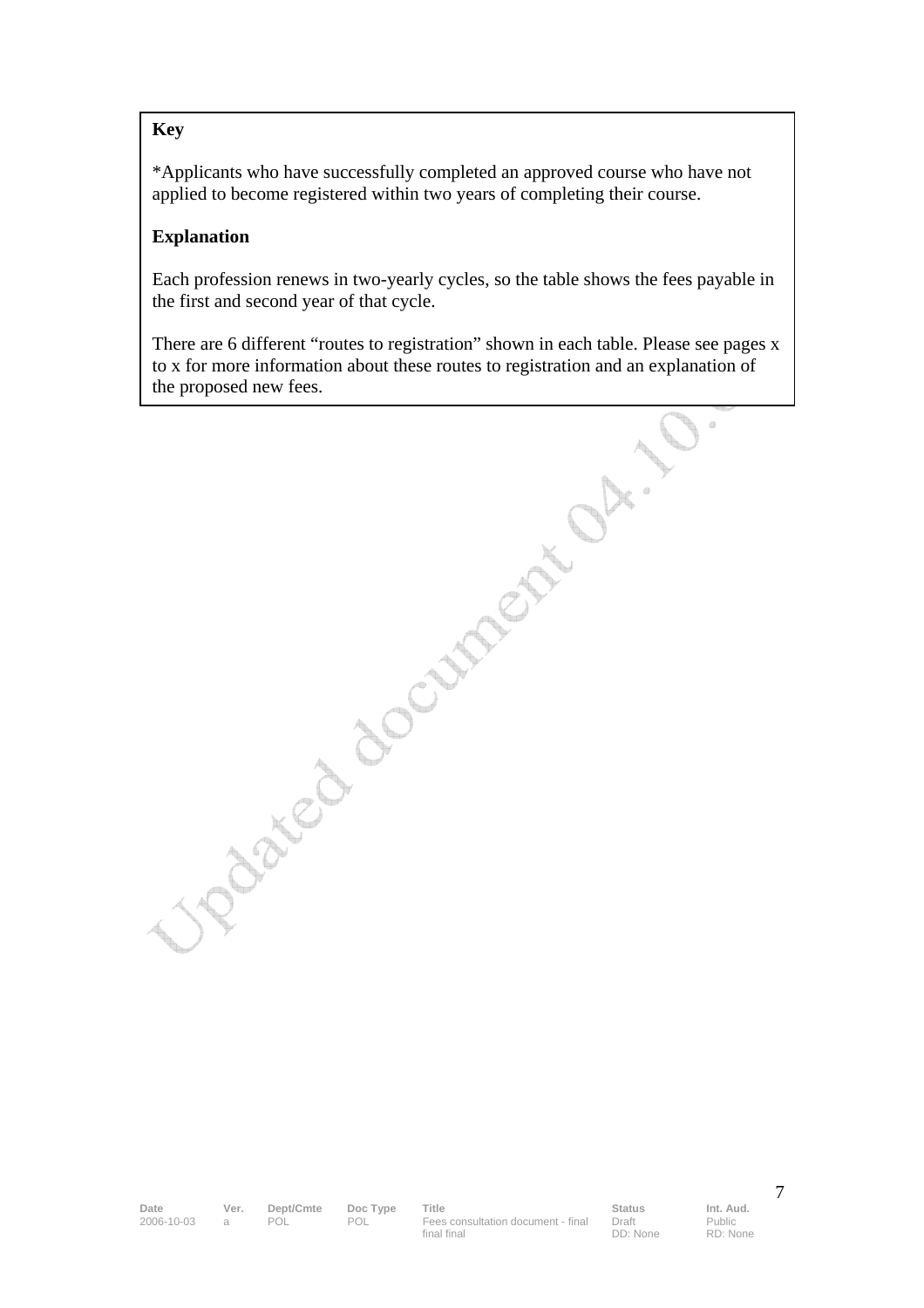# **Background to our proposals**



## **Where the current fees go**

On page x we explained our role in protecting the public. We spend the fees we receive in a number of ways to achieve this aim.

The chart above shows how we spent the registration fees we received over the last two financial years:

**Fitness to practise** includes the costs of investigating and hearing complaints about registrants as well as appeals against registration decisions and health and character cases.

 **Registrations, approvals and annual monitoring** includes the costs involved in handling and processing applications for registration and in visiting education providers.

- **Finance and HR** includes costs related to producing accounts and recruiting employees and partners.
- **Facilities** includes the costs of maintaining our buildings and facilities.
- **Information technology** includes costs related to developing and maintaining our IT systems.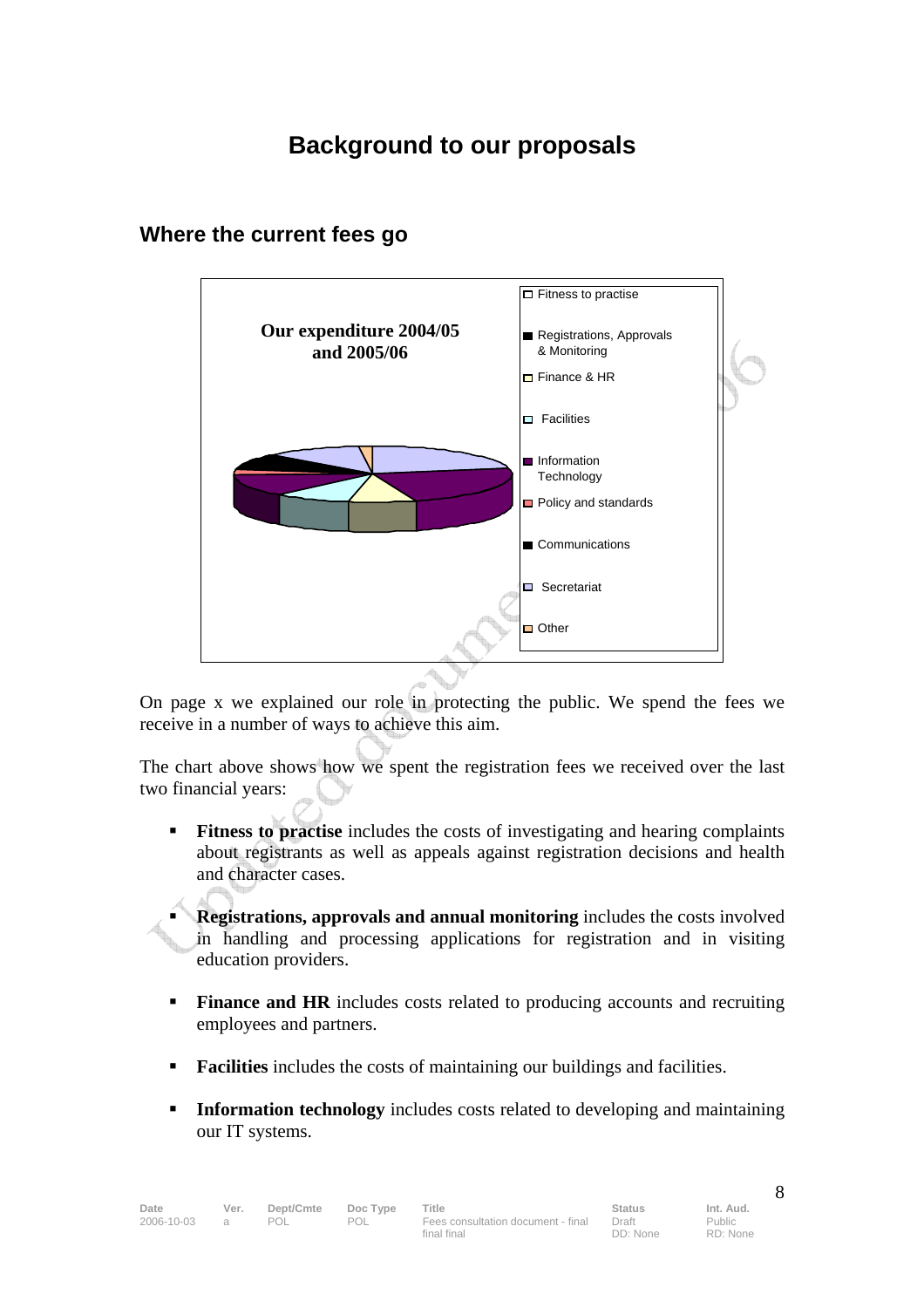- **Policy and standards** includes the costs of publishing and reviewing standards and the costs involved in running consultations.
- **Communications** includes costs involved in advertising, publicity and holding stakeholder events.
- **Secretariat** includes costs of holding council and committee meetings and the costs of running elections for council members.

Our largest cost is running our fitness to practise process, which accounted for 19% of our budget in 2004/05 and 24% of our budget in 2005/06.

### **Where the money will go**

Increasing our fees will help us carry out our duties in the following areas:

**Fitness to practise** 

We consider complaints about health professionals on our register from members of the public, employers, professionals, the police and others and take action to protect the public. This can include cautioning a registrant, placing conditions on their registration, suspending them from practice or, in the most serious cases, removing them from the register.

Our predecessor, the Council for Professions Supplementary to Medicine (CPSM) was only able to remove a registrant from the register or take no further action and because of this they only considered a relatively small number of cases each year. When we first started operating under our new legislation in 2003, we were given additional powers to deal with fitness to practise. We feel that our increased range of powers are important so that we can effectively protect the public.

The chart overleaf shows that the number of allegations received by HPC has more than doubled since our first year of operating under our new rules and procedures. This figure has in fact quadrupled since the last year of operating under the rules of our predecessor. This is because our powers mean that we are able to deal with more cases to ensure that the public are protected. It is also because we have worked hard to increase awareness of our role amongst members of the public and employers.

There are a number of different costs involved in handling fitness to practise cases. These include legal costs involved in investigating, preparing and presenting cases and costs involved in holding hearings (including venues and paying panel members). So that we handle cases as quickly and efficiently as possible, we have increased the numbers of staff involved in handling and investigating cases. In 2005/06 we held 140 public hearings.

We expect the numbers of cases we handle to increase further in the coming years.

RD: None

Public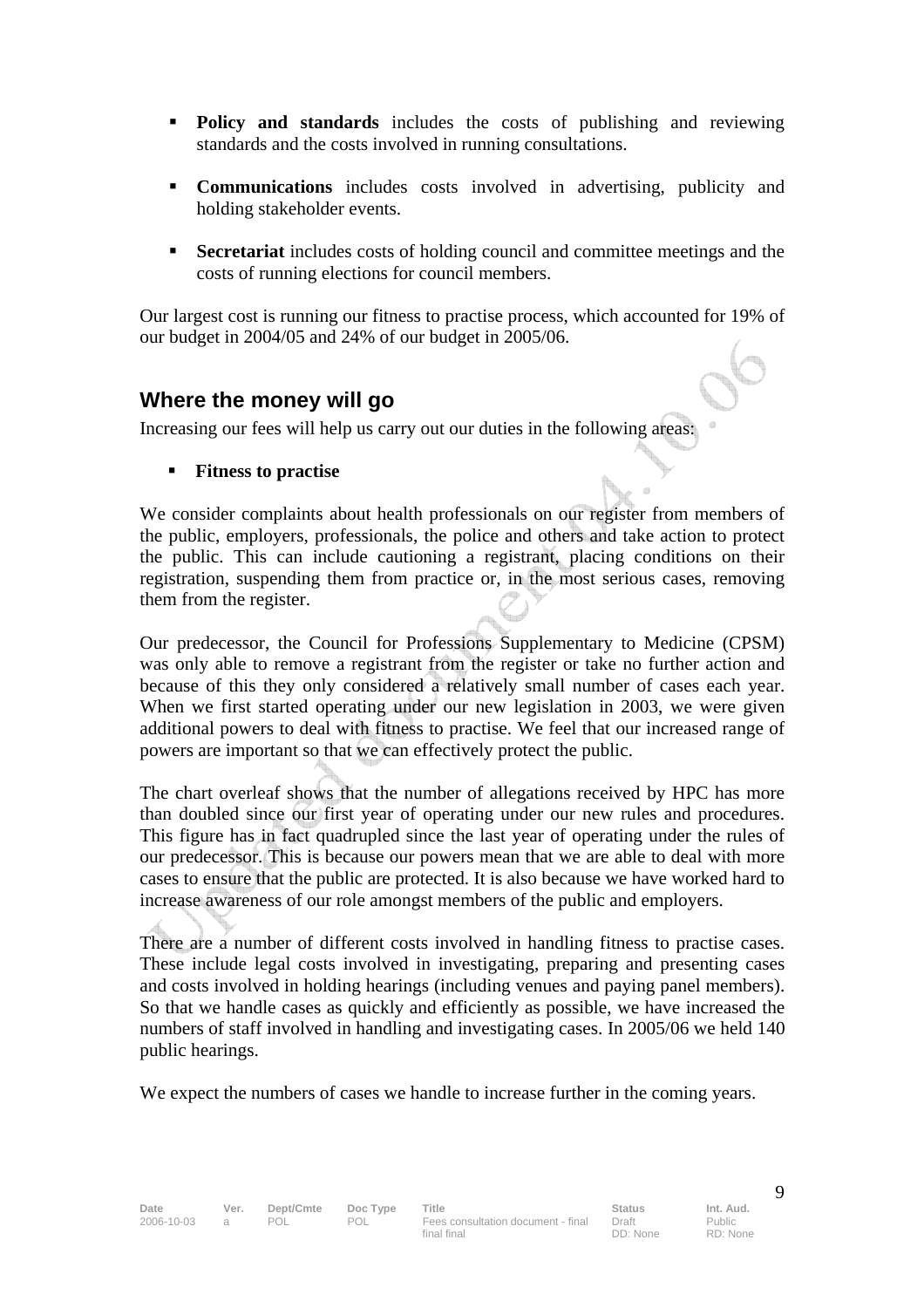

#### **Approvals and annual monitoring**

An important part of our work is making sure that graduates who follow education and training courses can meet our standards for safe and effective practice. We regularly visit education providers UK-wide and assess their courses against our standards of education and training to make sure that they allow graduates to meet our standards of proficiency for the safe and effective practice of each of the professions.

We recruit and train visitors who are experienced members of the professions to assess each course against our standards. A course which meets our standards is approved – this means that someone successfully completing that course is able to apply to us to be registered.

In the last academic year we held 60 approvals visits. We will hold further visits in the coming years. We now also have an annual monitoring process so that we can make sure that courses continue to meet our standards and so that we can identify any problems.

#### **Communications**

We have worked over the last three years to increase public and professional awareness of our role. In particular, our activity has focused on explaining to members of the public what registration means, our powers to protect common professional titles and the importance of checking that health professionals are registered.

In the coming years, we will build on this work through proactive marketing and public relations campaigns which will run alongside continual work with referrers (eg. GPs surgeries, hospitals, patients groups) to promote and allow the public easy access to our services. We will also seek to develop and increase the ways we communicate and engage with registrants and establish ongoing dialogue with key stakeholders including government, consumer groups, employers and professional bodies.

final final

Draft DD: None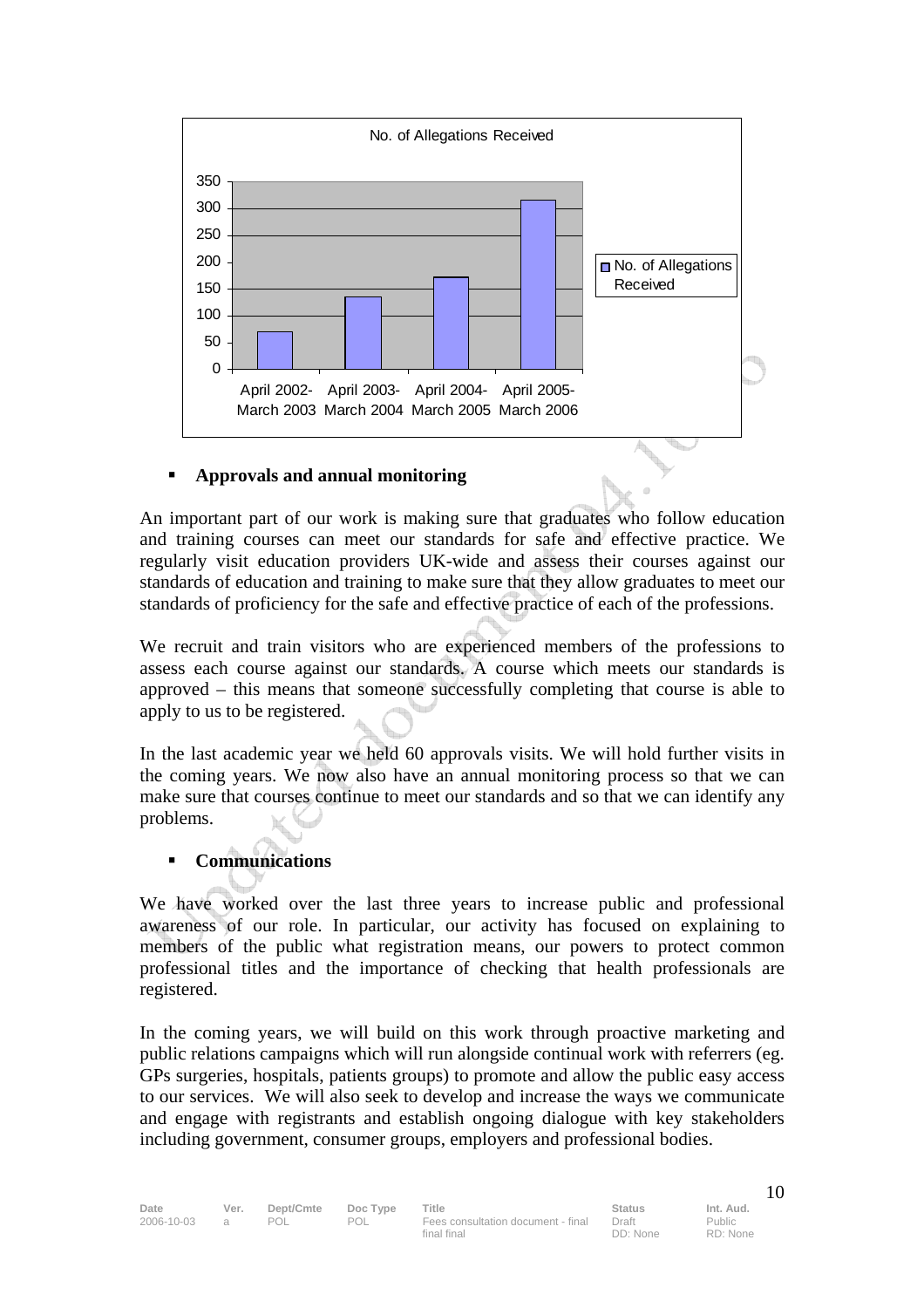#### **Continuing Professional Development**

In July 2005 we agreed our standards for continuing professional development (CPD). These standards became effective from  $1<sup>st</sup>$  July 2006. The standards mean that for the first time CPD is now linked to registration. This means that registrants must now undertake CPD and keep a record of their CPD. From 2008 we will also audit a random sample of registrants each time they renew their registration to make sure that the standards have been met.

So far, our work has been focused on developing our CPD standards and communicating them to registrants. We are now working on ensuring we have resources and effective processes in place so that we can manage the workload in carrying out CPD audits from July 2008. We will be recruiting and training a number of CPD assessors from each profession who will assess the CPD profiles we receive.

## **Our financial performance**

Although we have managed our costs carefully, we now need to increase our fees to reflect our increasing costs and workload.

From April 2002 to March 2006, we made a total recognised loss of approximately £792,000 or, on average, £198,000 per year.

In developing our fees proposals we engaged a consultancy firm, PKF, to look carefully at our costs and our forecasts for the coming years and make recommendations about our future fee levels. We have carefully set the level of our scrutiny and registration fees to reflect our costs and our workload.

We are confident that our proposed new fees, if adopted, will mean that we will have sufficient income to meet our demanding workload, so that we can continue to carry out our role to protect the public efficiently and effectively.

You can find more information about our financial performance by looking at our annual reports which are available from the publications section of our website: www.hpc-uk.org/publications.

## **Inflation**

We also need to increase our fees because of inflation. As our fees have remained the same since 2003, their value in real terms has fallen.

*Table 3: Inflation* 

| Year | <b>Inflation</b><br>(RPI) | <b>Registration</b><br>Fee | <b>Registration</b><br>Fee (with<br>inflation) $\mathbf{\pounds}$ |
|------|---------------------------|----------------------------|-------------------------------------------------------------------|
| 2003 | 2.9                       | 60                         | 61.74                                                             |
| 2004 |                           | 60                         | 63.59                                                             |
| 2005 | 2.8                       | hU.                        | 65.37                                                             |

Public RD: None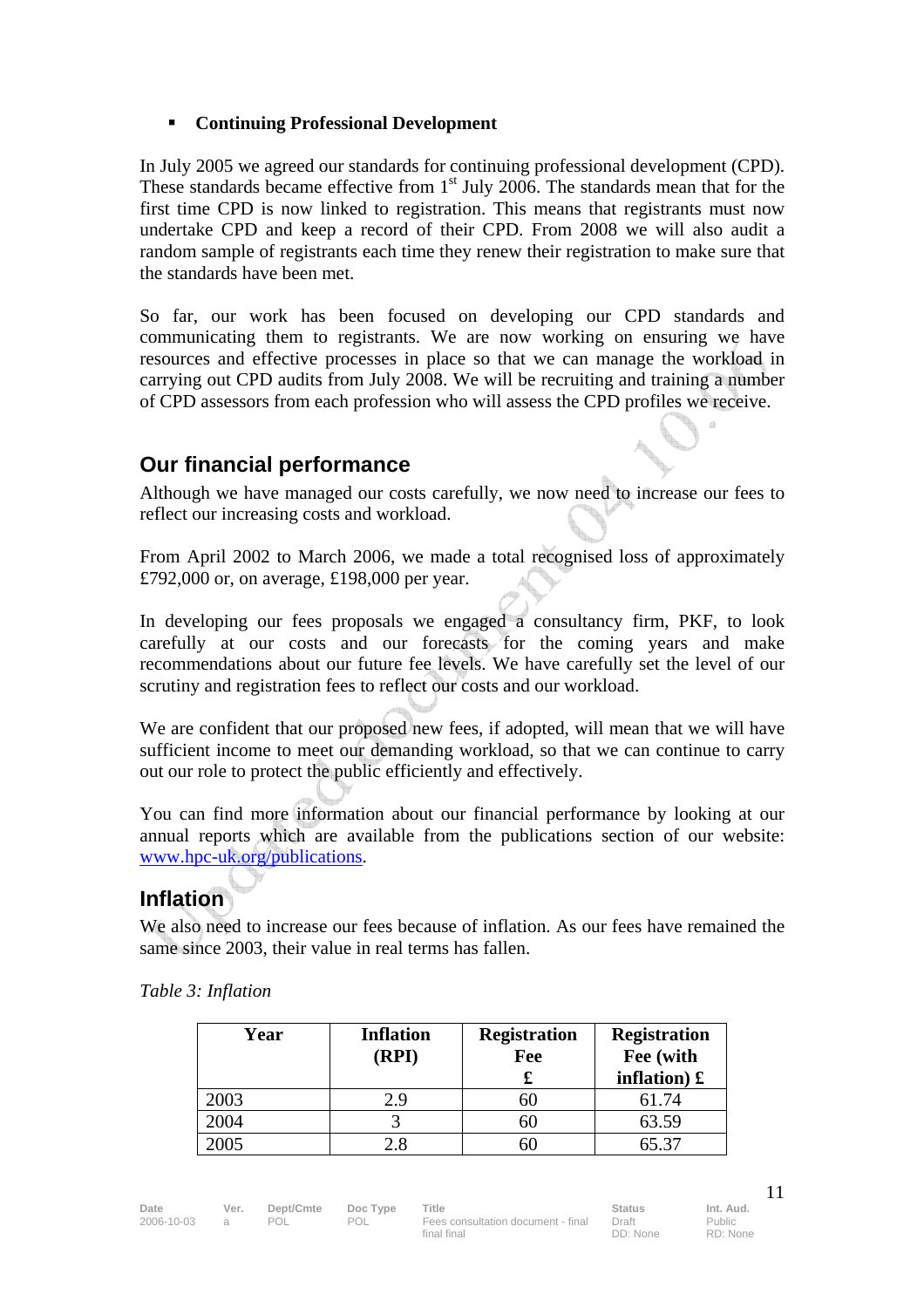#### **Key**

Inflation figures are given for the years 2003 to 2005 are based on the retail prices index (RPI). Inflation figures are year end. Inflation data is from the Office for National Statistics.

The current level of registration fees was agreed in 2002 and effective from July 2003.

The table above shows the level of the registration fee in the years 2003 to 2005 if it had increased in-line with inflation. (Year-end inflation data is not yet available for 2006). We calculate that, on the basis of inflation between 2003 and 2005 and an estimate of 2.5% inflation per year between 2006 and 2008, the proposed new registration fee will be in-line with inflation by 2009.

## **How our fees compare to other regulators**

We regulate the members of 13 different healthcare professions. At the time of producing this document, there were x000 health professionals on our register.

This has a number of important benefits, including financial benefits. Because we regulate a number of different professions, this means the costs of regulation are proportionately lower. The fees we charge each registrant are lower because we benefit from costs savings which come from our size.

The table overleaf shows the registration fees charged by the nine UK healthcare regulators. This includes information about the fees they charge for registering, renewing registration and for coming back on to the register. Some regulators also charge for marking their registers to show, for example, where someone is a supplementary prescriber.

Fee structures vary between regulators and this can make direct cost comparisons difficult. This is because there are differences between what different regulators are allowed to charge for, whether they have practising or non-practising registration and how they handle the income they receive from fees. However, the table does show that our proposed renewal fee is lower than those currently charged by most other regulators.

Draft DD: None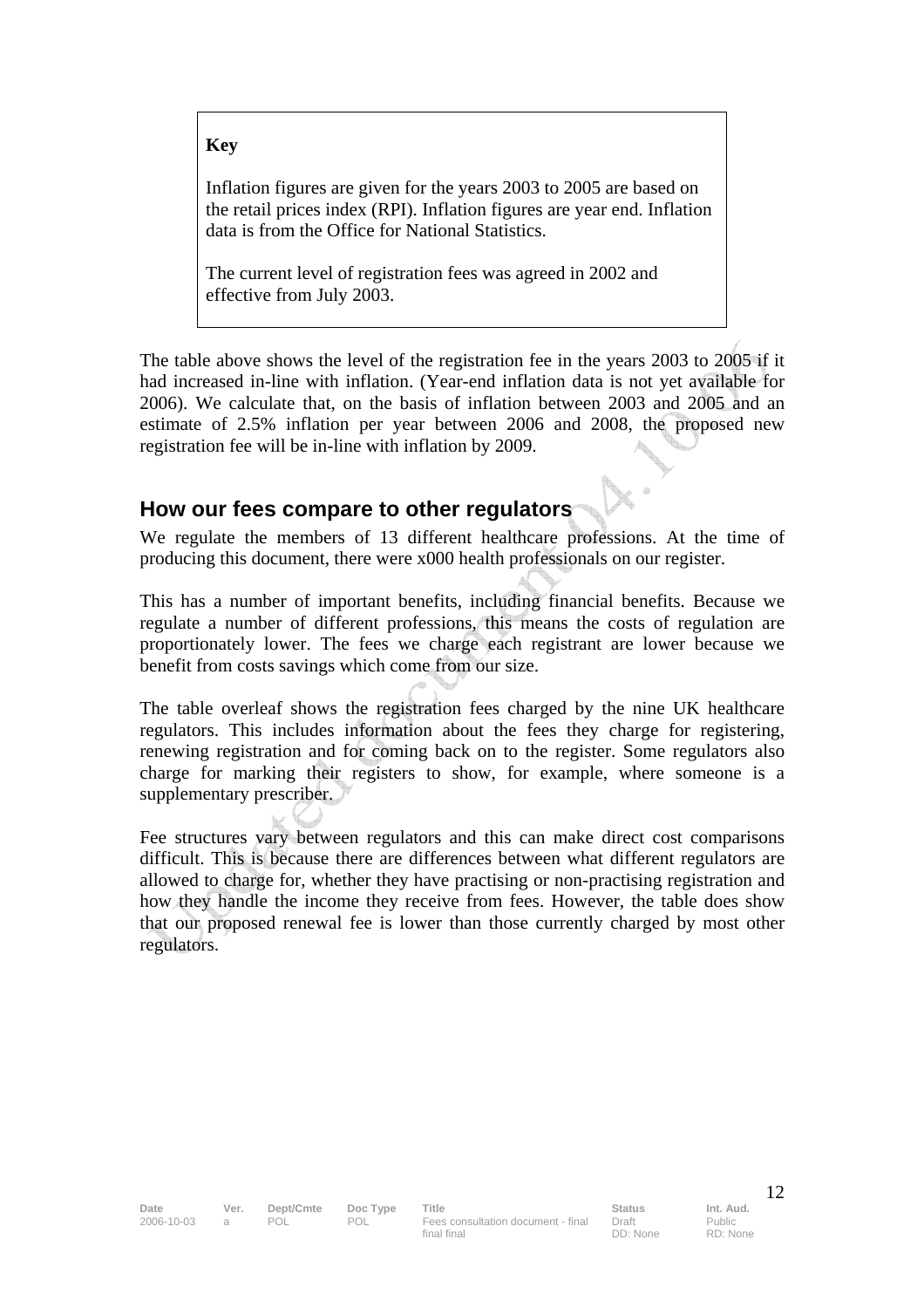| <b>Regulators</b> | <b>Registration</b><br>£ | <b>Renewal</b><br>£ | <b>Readmission</b><br>£ |  |
|-------------------|--------------------------|---------------------|-------------------------|--|
| HPC*              | 170                      | 70                  | 180                     |  |
|                   |                          |                     |                         |  |
| GCC               | 1250                     | 1000                | 1250                    |  |
| GDC -             | 408                      | 409                 | 509                     |  |
| Dentists          |                          |                     |                         |  |
| $GDC -$           | 72                       | 72                  | 90                      |  |
| Dental            |                          |                     |                         |  |
| <b>Nurses</b>     |                          |                     |                         |  |
| <b>GMC</b>        | 290                      | 290                 | 290                     |  |
| GOC               | 169                      | 169                 | 239                     |  |
| NMC**             | 43                       | 43                  | 43                      |  |
| <b>PSNI</b>       | <b>TBC</b>               | <b>TBC</b>          | <b>TBC</b>              |  |
| $RPSGB -$         | 129                      | 267                 | 267                     |  |
| Pharmacists       |                          |                     |                         |  |
| $RPSGB$ –         | 75                       | 88                  | 88                      |  |
| Technicians       |                          |                     |                         |  |
| GO <sub>s</sub> C | 375***                   | 750                 | 750                     |  |

*Table 4: Other regulators' registration fees* 

It is more difficult to compare the fees that other regulators charge for considering international and grandparenting applications. This is because some regulators will charge a flat-fee for processing an application, whilst others charge fees for attending interviews or undertaking examinations. Most other regulators do not presently have grandparenting arrangements.

However, where regulators charge a flat-fee, our proposed international scrutiny fee compares favourably. For example, the Royal Pharmaceutical Society of Great Britain currently charges £595 for the consideration of an application, whilst the General Chiropractic Council currently invites all international applicants to an interview at a cost of £1500 each.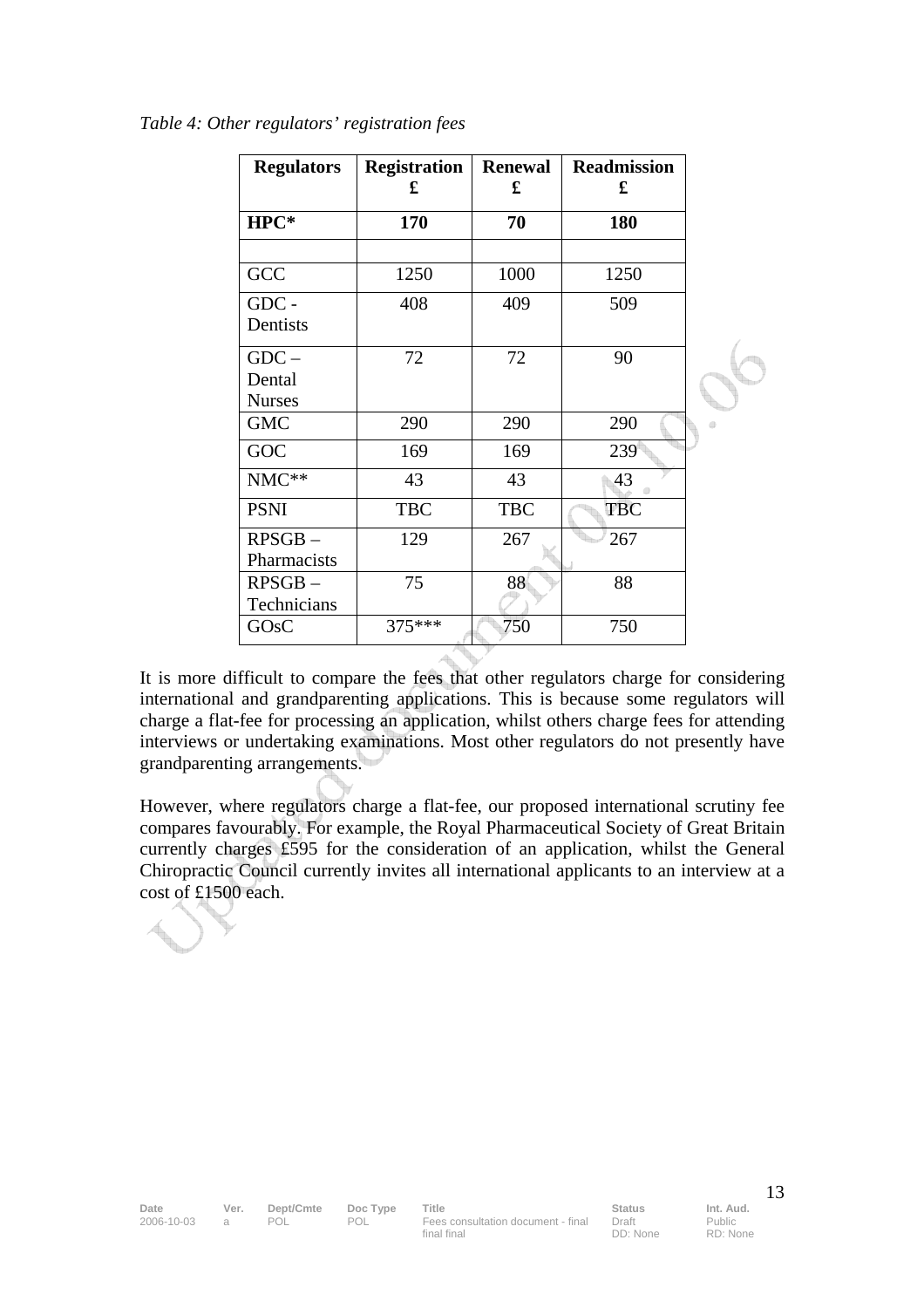#### **Key**

\* These are the proposed new fees. The figure given for registration is someone who has successfully completed an approved course, applying for registration within the first two years of completion.

\*\* At the time of publishing this document, the Nursing and Midwifery Council were consulting on raising their renewal fee to £80.00 per year.

\*\*\*The General Osteopathic Council currently charges £375 for the first year of registration, £500 for the second year of registration and £750 for every subsequent year.

HPC: Health Professions Council GCC: General Chiropractic Council GDC: General Dental Council GMC: General Medical Council GOC: General Optical Council NMC: Nursing and Midwifery Council PSNI: Pharmaceutical Society of Northern Ireland RPSGB: Royal Pharmaceutical Society of Great Britain GOsC: General Osteopathic Council

All figures given in this table are correct at the time of publication.

#### **Explanation**

The figures given for registration and readmission above include any fees for processing applications and the first year of registration. For example, the General Dental Council charge £509 to readmit dentists to their register and this includes the first year of registration. All figures are for a full year of registration.

Some regulators have practising and non-practising registration. The fees given in the table above are for practising registration (if applicable).

Draft DD: None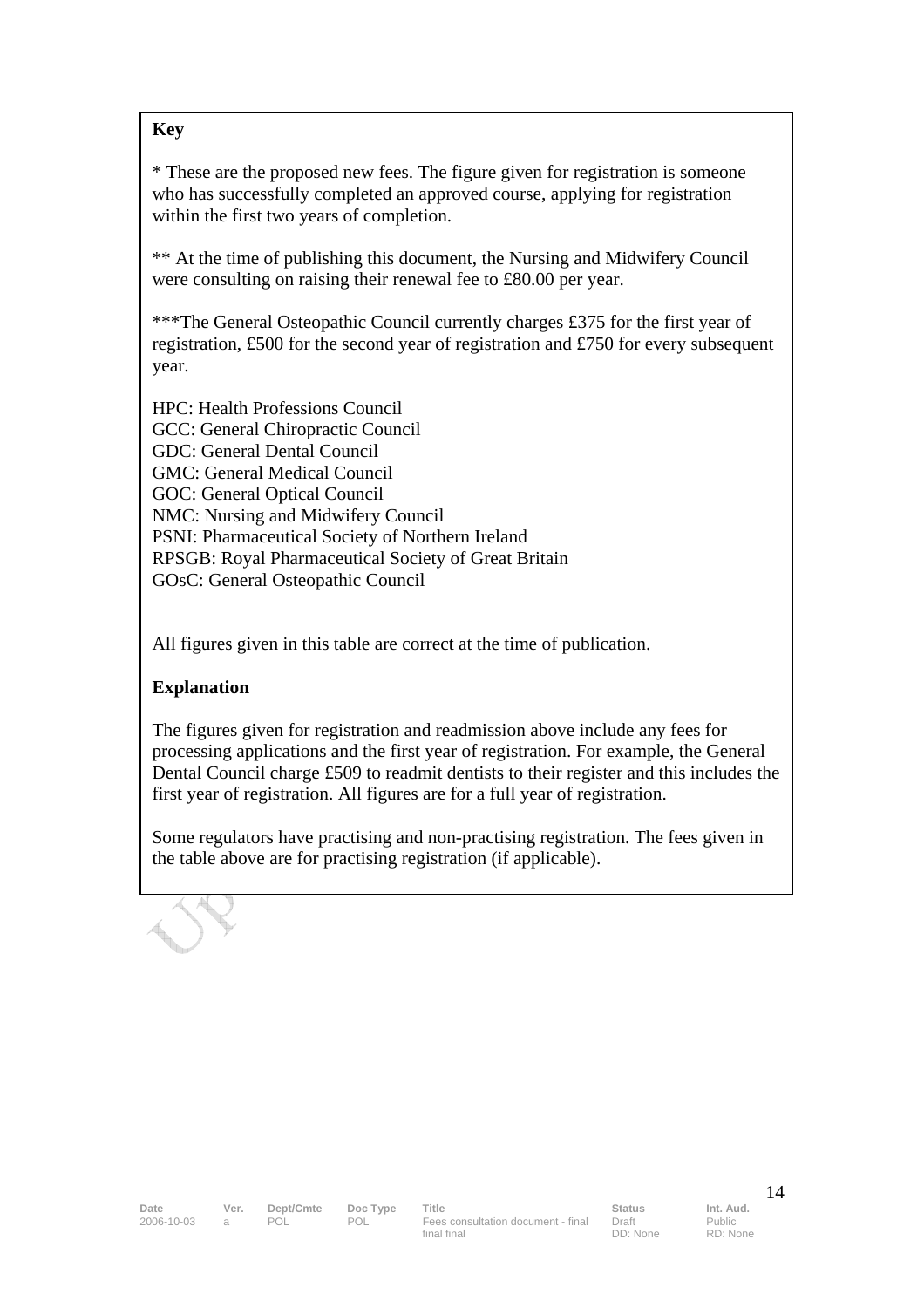## **Cross-subsidisation**

We want to make sure we charge fees which are as fair as possible. We believe that it is important that someone who renews their registration is not paying for the cost of someone who registers for the first time or someone who applies to come back on to the register after a career break.

We have therefore decided that (as far as possible) there should no cross-subsidisation between different fees. This means that the fee we charge an applicant who qualified outside of the UK or a grandparenting applicant should cover our costs in processing and assessing their application. We also believe that the fees we charge someone who registers for the first time, or who applies to rejoin the register, should reflect our costs in processing their application.

Q1: Do you agree that we should set our fees to minimise cross-subsidisation between different services?

## **Our future fees**

If we increase our fees as proposed in this document, we do not intend to increase our fees any further until at least July 2009, unless there is a dramatic increase in inflation or some other significant or unforeseen increase in our expenses.

The Department of Health recently published two consultation documents looking at the future of non-medical and medical regulation. You can read our response to the consultations by visiting our website: www.hpc-uk.org/consultations. You can also find links to the consultation documents.

The document which looks at non-medical regulation suggests a number of significant changes to how health professionals are regulated which could have an impact on our costs. Some of the changes might reduce our operating costs.

However, some of the issues discussed in the documents could prove costly. For example, the document suggests that all health professionals should be subject to 'revalidation' to check that they continue to be competent whilst they are registered. If this were to be introduced this would involve a substantial increase in our costs.

We think that registrants would prefer that we consider our fees every two years rather than waiting for a longer period and having to make a much more substantial increase.

Q2: Do you agree that we should review our fees every two years?

RD: None

 $\alpha$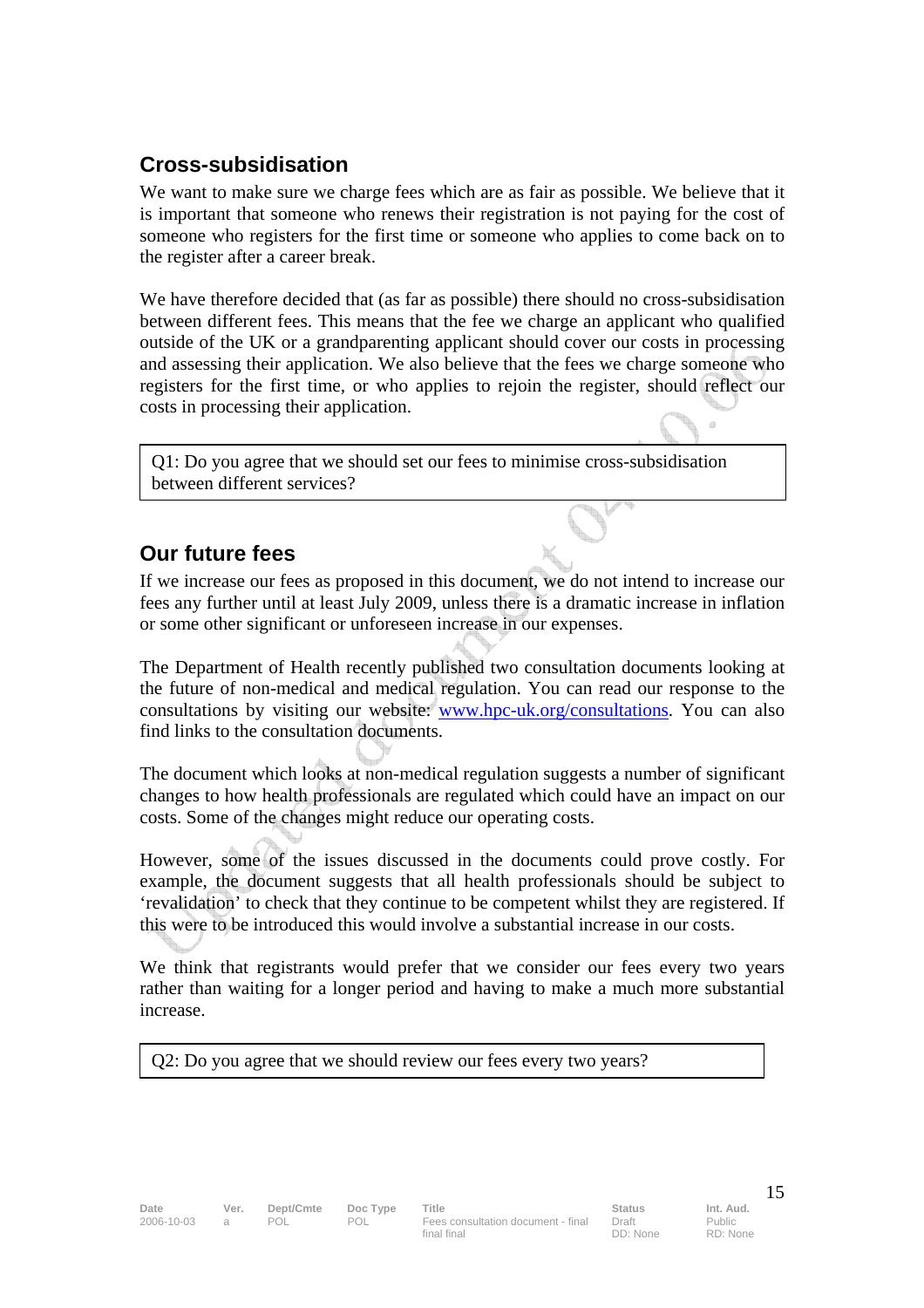## **About our proposals**

### **About registration and scrutiny fees**

We charge fees when someone first becomes registered, when they come back on to the register after a break, and when they renew their registration.

The costs of registering these different groups of people vary because of the amount of information we need to process. For example, when someone first applies to become registered they need to complete an application form including health and character references. When an existing registrant renews their registration we need less information from them and because of this the time and costs involved are lower.

Registration fees pay for all our running costs, including the costs of our fitness to practise process.

We currently charge scrutiny fees to reflect our costs in processing applications via our international and grandparenting routes to registration.

### **Renewal fee**

Each profession renews its registration in two-yearly cycles. We send each registrant a renewal form and ask that they sign their professional declaration and return the form to us with payment of their fee (or a direct debit authorisation) by their renewal date.

We propose that the new renewal fee should be £70 per year (or £140 for each twoyear registration cycle). If our proposals are agreed, the new fee would be introduced in July 2007 and would be payable by existing registrants from the next time their profession renews.

Q3: Do you agree that the renewal fee should increase to £70 per year?

## **Approved courses**

Most of the people we register for the first time have successfully completed an 'approved course'. An 'approved course' is a course we visit and approve so that someone successfully completing that course is eligible to apply to us for registration. We sometimes refer to this as the 'UK approved course' route.

When we first consulted on our fees in 2002, we received many requests that we reduce our fees for this group of applicants when they first register. We decided that we would reduce their registration fees by 50% for their first two years registration.

However, the fees we currently receive from this group of applicants do not cover our costs in processing their applications. We therefore propose to introduce a scrutiny fee of £100 to cover our costs. The cost of registration would be £70 per year.

Date Ver. Dept/Cmte Doc Type Title **Status** Status Int. Aud. 2006-10-03 a POL POL Fees consultation document - final final final

Draft DD: None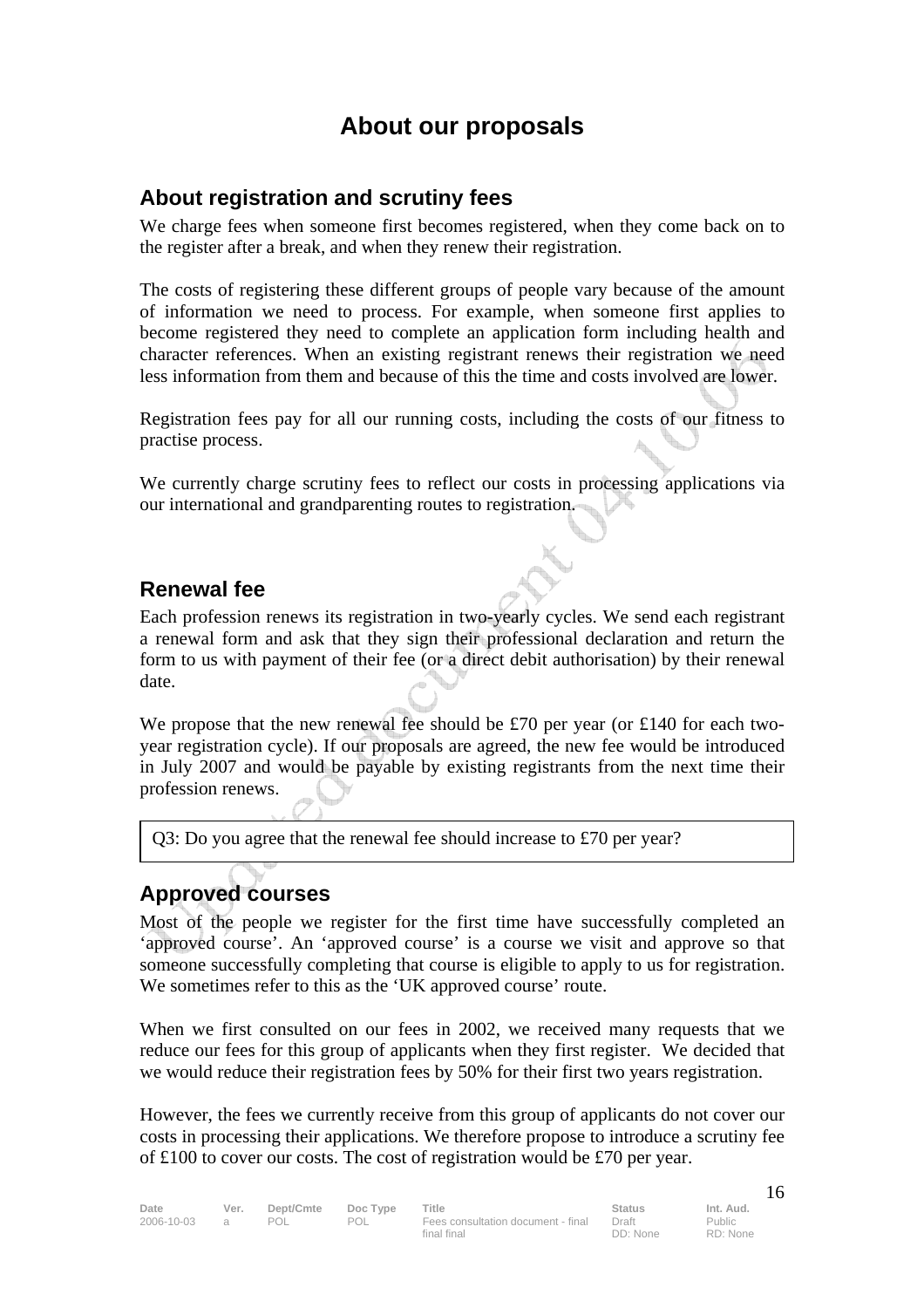We recognise that new registrants may not yet have secured employment and because of this may have less money than existing registrants. We want to treat these registrants as fairly as possible so we have decided not to pass on the full cost of processing these applications.

We therefore propose to charge this group of applicants (who come on to the register within two years of completing their course) less for their first year of registration than registrants who are applying to rejoin the register.

If a scrutiny fee for this group of applicants is introduced as proposed, this would be effective from July 2007. The scrutiny fee is non-refundable and payable on receipt of an application.

Q4: Do you agree that we should introduce a scrutiny fee of £100 for applicants who hold an approved course who are applying to become registered for the first time, to cover our costs in processing their applications?

At the moment, someone who holds an approved course who registers for the first time two years or more after they have completed their course does not receive a discount on their registration fee. We propose that the scrutiny fee for this group of applicants should be £280.

If the fee payable by this group of applicants is increased, as proposed, this would be effective from July 2007. The scrutiny fee would be non-refundable and payable on receipt of an application.

Q5: Do you agree that we should introduce a scrutiny fee of £280 for applicants who hold an approved course who are applying to become registered for the first time, who have not registered within two years of completing their course, to cover our costs in processing their applications?

### **Readmission and restoration fees**

The majority of registrants send us their renewal form by the due date and have their registration successfully renewed. However, presently approximately 10% of each profession fails to renew on time. We have worked very hard to improve our processes and have worked with professional bodies to explain the importance of registrants renewing on time and keeping us up-to-date with their address details.

Registrants come off the register, and subsequently seek to rejoin the register for a number of reasons. These might include career breaks or because they fail to return their renewal form to us on time.

The table overleaf shows the numbers of registrants who were lapsed from the register in five professions which renewed their registration in 2005/2006. It also shows how

Date Ver. Dept/Cmte Doc Type Title **Status** Status Int. Aud. 2006-10-03 a POL POL Fees consultation document - final final final

Draft DD: None Public RD: None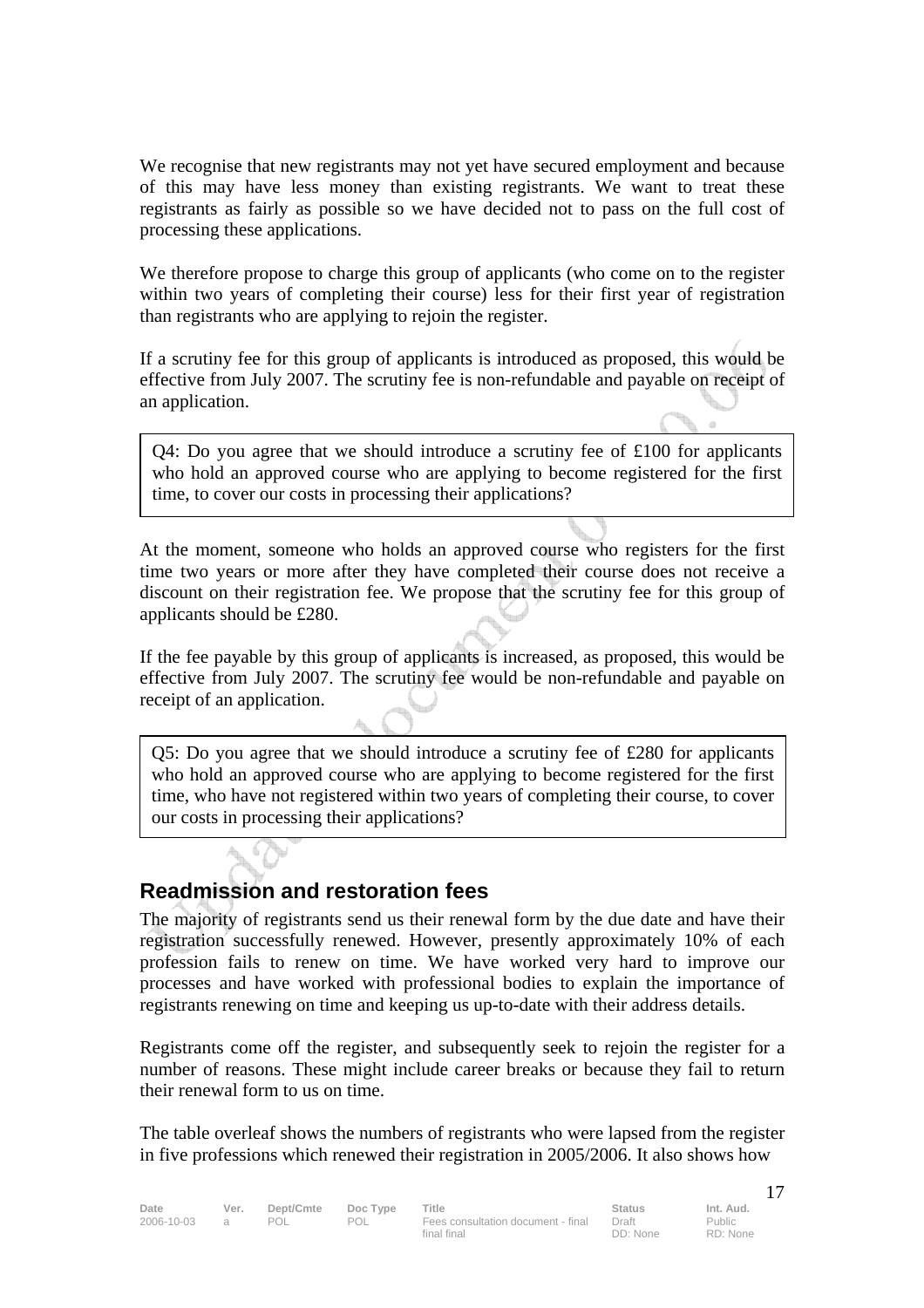many of these registrants subsequently applied to come back on to the register. Around 51% of registrants who lapse in each profession have not applied to come back on to the register within 150 days.

| <b>Profession</b> | <b>Lapsed</b> | <b>Readmitted %</b> |           |       |                | % Stay         |        |
|-------------------|---------------|---------------------|-----------|-------|----------------|----------------|--------|
|                   | $\%$          | <b>Within 30</b>    | $31 - 60$ | 61-90 | 91-120         | $121 -$        | lapsed |
|                   |               | days                | days      | days  | days           | 150            |        |
|                   |               |                     |           |       |                | days           |        |
| Average           | 10.1          | 2.7                 | 1.4       | 0.7   | .01            | 0.0            | 5.2    |
| <b>OR</b>         | 12.3          | 4.3                 | 1.7       | 0.6   | 0.2            | 0.2            | 5.4    |
| PA                | 13.7          | 6.7                 | 2.3       | 0.8   | 0.2            | 0.2            | 3.4    |
| <b>CS</b>         | 7.4           | 0.8                 | 1.5       | 0.3   | 0.4            | $\bf{0}$       | 4.5    |
| PO                | 7.5           | 1.6                 | 2.1       | 0.1   | 0.1            | $\overline{0}$ | 3.7    |
| <b>SL</b>         | 9.3           | 1.6                 | 2.2       | 0.3   | 0.2            | $\theta$       | 4.8    |
| <b>OT</b>         | 10.6          | 2.6                 | 0.8       | 1.3   | $\overline{0}$ | $\overline{0}$ | 5.8    |
|                   |               |                     |           |       |                |                |        |
| Key:              |               |                     |           |       |                |                |        |

*Table 5: Registrants lapsing and readmitting 2005/2006* 

OR: Orthoptists PA: Paramedics CS: Clinical Scientists PO: Prosthetists and Orthotists

SL: Speech and language therapists OT: Occupational Therapists

When a registrant wants to come back on to the register, they need to complete readmission forms, including providing us with a health and character reference. This means that our costs in processing an application to rejoin the register are higher than our costs in renewing someone's registration.

We did not charge a scrutiny fee for rejoining the register when we set our fees in 2003. However, we believe that registrants who renew their registration should not pay for the costs of processing the applications of registrants who are applying to rejoin the register. We also believe that it is fair to introduce a scrutiny fee at this time because registrants have now become familiar with the renewal process.

We propose to charge a scrutiny fee of £110 to cover our costs in processing applications for readmission. The cost of registration would be £70 per year.

If a readmission scrutiny fee is introduced, as proposed, this would be effective from July 2007. The scrutiny fee would be non-refundable and payable on receipt of an application.

Q6. Do you agree that we should introduce a readmission scrutiny fee of  $\pounds$ 110 to cover our costs in processing these applications?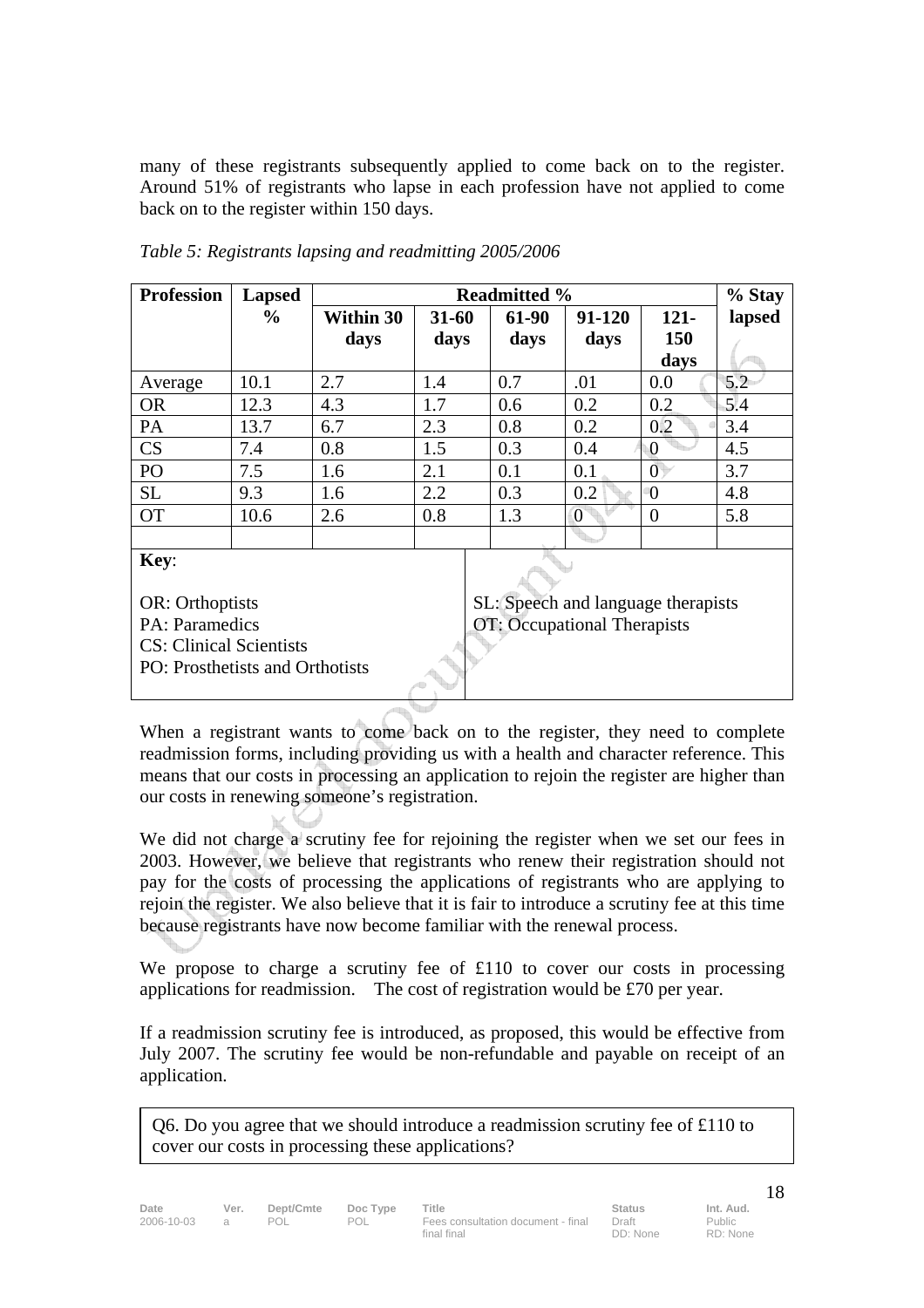However, we know that sometimes registrants might have lapsed from the register unintentionally, perhaps because they sent us their renewal form too late or because they forgot to tell us about their change of address. We know that people in this situation often want to return to the register quickly and we would not want to unduly disadvantage this group of people.

We therefore propose that the readmission scrutiny fee should not be charged if we receive an application to come back on to the register within one month of registration having lapsed. In these circumstances, the normal registration fee of £70 per year would be payable.

Q7. Do you agree that we should not charge a readmission scrutiny fee if we receive an application within one month of a registrant being lapsed from the register?

When a registrant is struck-off the register, they can apply to us to be registered again after five years. If a panel decides that they can be registered again, they need to fill in registration forms and pay the appropriate fee. We call this process "restoration". We propose to charge the same scrutiny fee for restoration as we do for readmission.

Q8. Do you agree that we should introduce a restoration scrutiny fee of £110, to cover our costs in processing these applications?

## **International and EEA scrutiny fee**

In 2005/06 we received x amount of applications from individuals who qualified outside of the UK. This includes EEA applicants exercising mutual recognition rights.<sup>2</sup> We look at each application individually so that we can decide whether the combination of an applicant's education, training and experience means that they meet our standards for safe and effective practice.

A registration officer checks and processes each application. Each application is then sent to two registration assessors who are experienced members of the profession. They look at each application against our standards of proficiency and make a decision about whether we can register the applicant. We think that it is important that we look at each application individually so that we can make sure our standards are met and that we only register people who are fit to practise.

There are therefore many costs associated with handling these applications. They include the costs of recruiting and training registration assessors and paying them for their work, and the resources involved in processing applications. As we said on page x, we believe that it is important that the fee we charge for processing these

 $\overline{a}$ 

 $2^2$  An applicant who is a national of an EEA member state and who has the right to practise in an EEA country is able to exercise 'mutual recognition rights' under the EC General Systems Directives. For more information, please see our website: www.hpc-uk.org/apply/international/.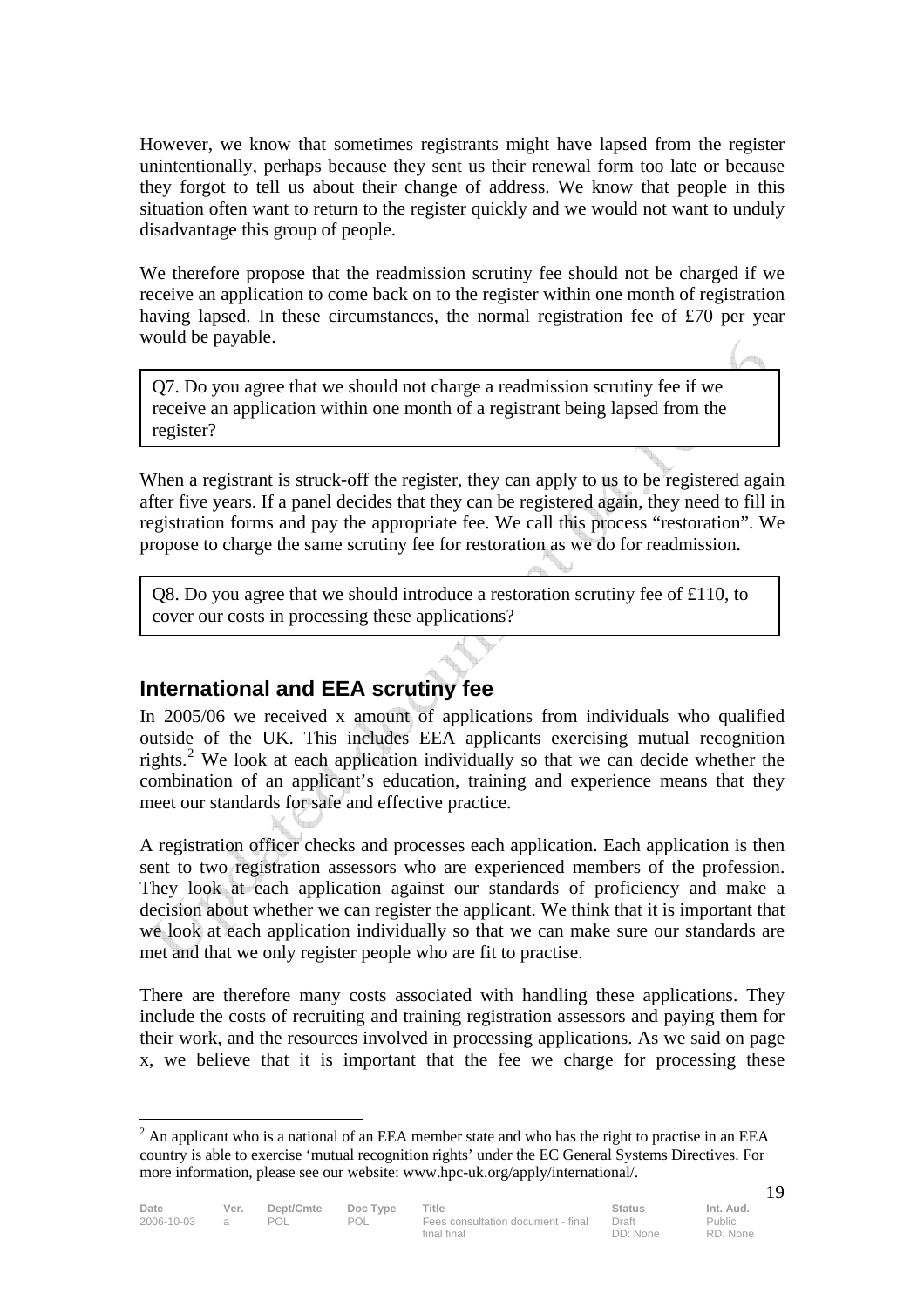applications reflects our costs. The fee we currently charge of £200 does not cover these costs.

The scrutiny fee is currently the same for both EEA applicants exercising mutual recognition rights and all other applicants. As our costs in processing these applications are the same, we propose that the scrutiny fee should be the same for both groups of applicants.

We propose to increase the scrutiny fee from £200 to £400. The fee would not include the cost of registration fees. These would be £70 per year.

If the scrutiny fee for international and EEA applications is increased as proposed, this would be effective from July 2007. The scrutiny fee is non-refundable and payable on receipt of an application.

Q9. Do you agree that the scrutiny fee for international and EEA applications should increase to £400 to cover the costs of processing these applications?

### **Grandparenting scrutiny fee**

Grandparenting is a transitional route of entry to our register. It allows individuals to register who do not hold a qualification approved by us as leading to registration, but who can demonstrate certain criteria for the practise of their profession. This route to registration is only open for a limited time period when a profession first becomes statutorily regulated.

The grandparenting period for the first 12 professions we regulated ended on  $9<sup>th</sup>$  July 2005. The grandparenting period for operating department practitioners ended on 17th October 2006. If we regulate further professions we will open a new grandparenting period for these professions, which will open for a fixed period of time, before closing.

We handle each application in a similar way to international applications. Each application is assessed by two registration assessors from the profession who decide whether the criteria and standards have been met. If we feel that we can't make a decision on the basis of the application we receive, we invite the applicant to an interview, where our assessors can better establish their skills, knowledge and experience.

The costs involved in handling grandparenting applications are similar to those involved in handling international applications. They include training and paying registration assessors and costs involved in setting up and holding interviews. The fee we currently charge of £200 does not cover these costs.

We therefore propose to increase the scrutiny fee from £200 to £400 to reflect our costs in processing these applications. The fee would be the same for all applicants and would not include the cost of registration fees. These would be £70 per year.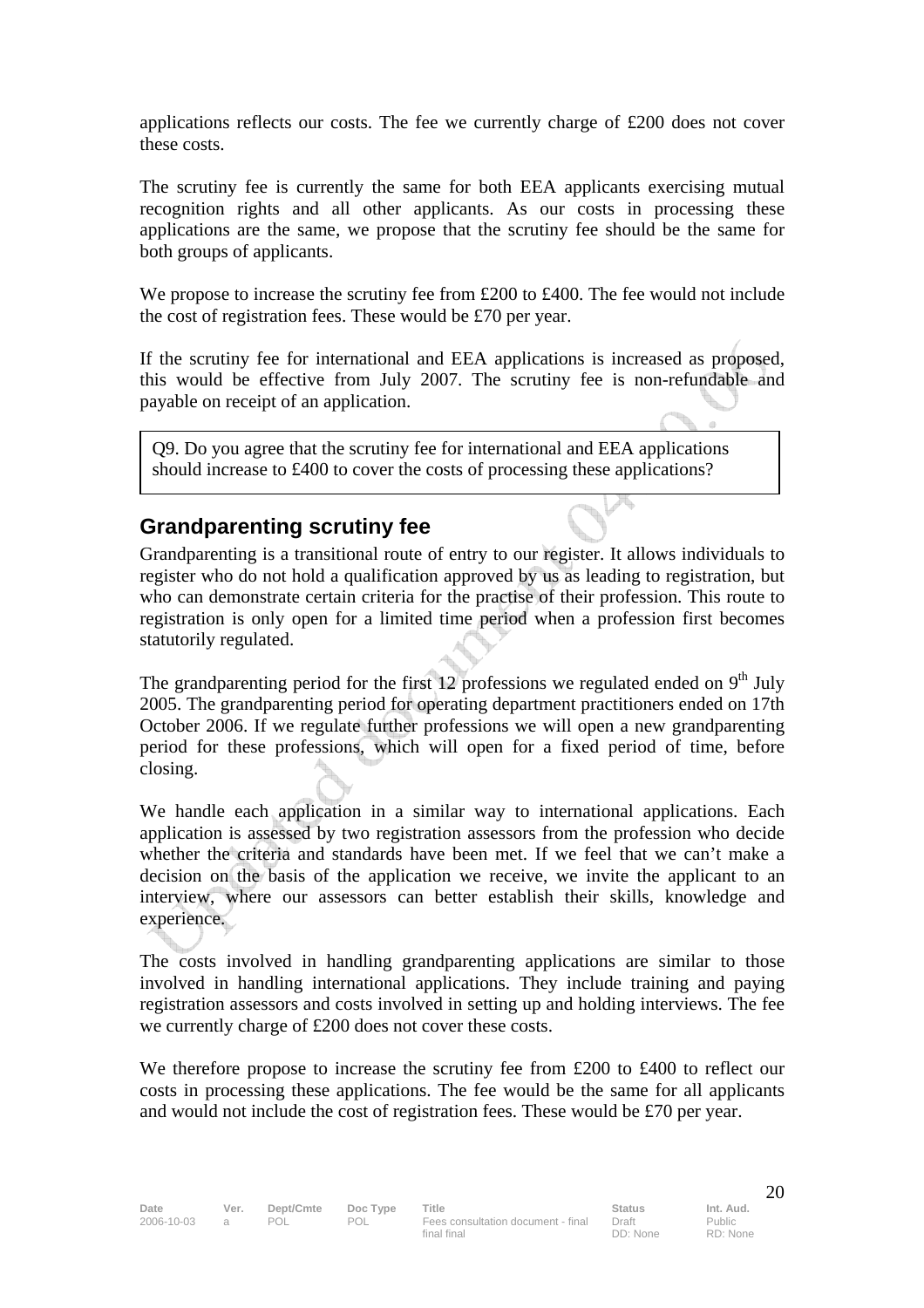If the scrutiny fee for grandparenting applications is increased as proposed, this would be effective from July 2007. The scrutiny fee is non-refundable and payable on receipt of an application.

Q10. Do you agree that the scrutiny fee for grandparenting applications should increase to £400 to cover the costs of processing these applications?

Date Ver. Dept/Cmte Doc Type Title **Status** Status Int. Aud. 2006-10-03 a POL POL Fees consultation document - final final final

Draft DD: None Public RD: None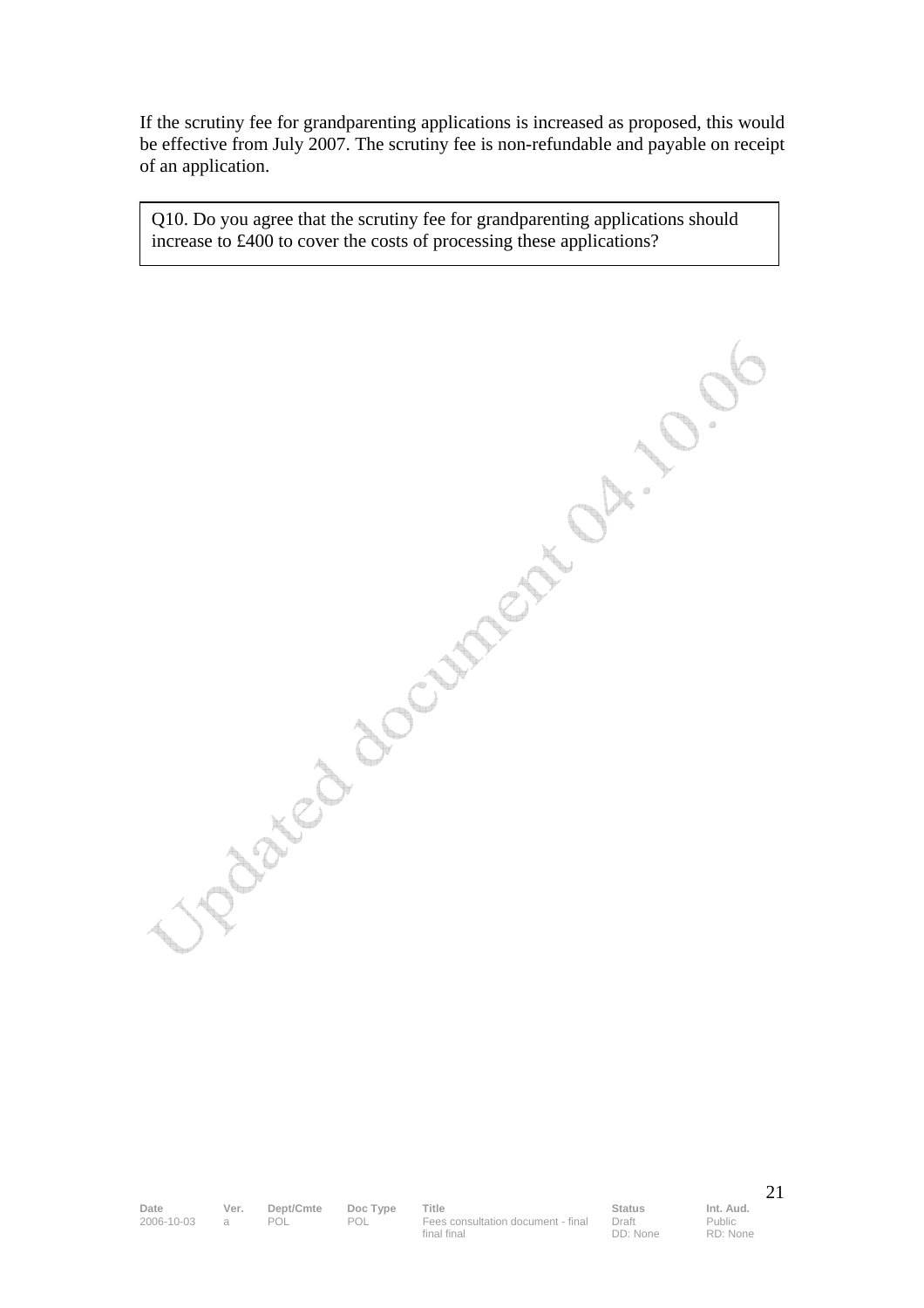# **Rule changes**

If the proposals set-out in this document are adopted, this would require amendments to our rules.

We propose to amend the The Health Professions Council (Registration and Fees) Rules Order of Council 2003 to reflect the increased level of our fees. Please see appendix 1 for the proposed amendments.

You can also find copies of our existing rules in the publications section of our website: www.hpc-uk.org/publications/ruleslegislation/.

Q11: What are your views on the proposed amendments to our rules?

# **Paying our fees**

Registrants are able to pay for their registration in one payment or in instalments by direct debit. Scrutiny fees for international and grandparenting applicants are nonrefundable and payable in full on receipt of an application.

## **Tax relief**

The registration fee is tax deductible for UK taxpayers and may be claimed by registrants on their tax return or on application to their tax office. This means that the proposed new renewal fee of £70 is reduced by 22% (for standard rate tax payers), reducing the fee by £15.40 to £54.60 per year.

There are three different ways in which registrants can claim back tax relief on their registration fees:

- by providing details of the payment on their tax return;
- by writing to their tax office, including their national insurance number and details of the payment; or
- by obtaining form P358 from their local tax enquiry office and sending the completed form to their tax office.

You can find out more information about our fees and about tax relief by visiting our website: www.hpc-uk.org/registrants.

 $\sqrt{2}$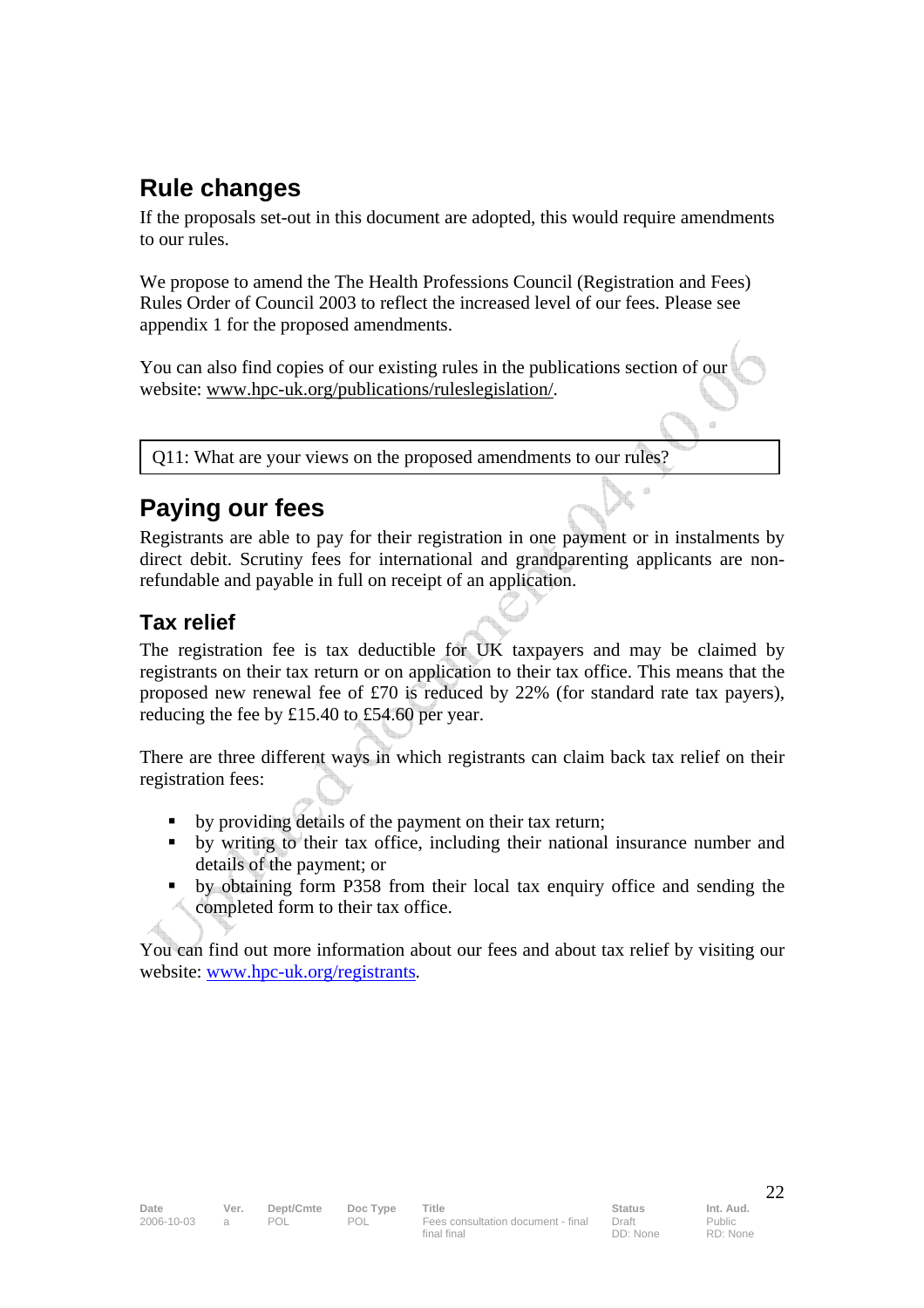# **Our questions**

We have asked a number of questions in this document. The questions are repeated below. It would greatly assist us if you could address these questions in your response.

Q1: Do you agree that we should set our fees to minimise cross-subsidisation between different services?

Q2: Do you agree that we should review our fees every two years?

Q3. Do you agree that the renewal fee should increase to £70 per year?

 $Q4$ . Do you agree that we should introduce a scrutiny fee of £100 for applicants who hold an approved course who are applying to become registered for the first time, to cover our costs in processing their applications?

Q5: Do you agree that we should introduce a scrutiny fee of £280 for applicants who hold an approved course who are applying to become registered for the first time, who have not registered within two years of completing their course, to cover our costs in processing their applications?

Q6: Do you agree that we should introduce a readmission scrutiny fee of £110 to cover our costs in processing these applications?

Q7: Do you agree that we should not charge a readmission scrutiny fee if we receive an application within one month of a registrant being lapsed from the register?

 Q8. Do you agree that we should introduce a restoration scrutiny fee of £110, to cover our costs in processing these applications?

Q9: Do you agree that the scrutiny fee for international and EEA applications should increase to £400 to cover the costs of processing these applications?

Q10: Do you agree that the scrutiny fee for grandparenting applications should increase to £400 to cover the costs of processing these applications?

Q11: What are your views on the proposed amendments to our rules?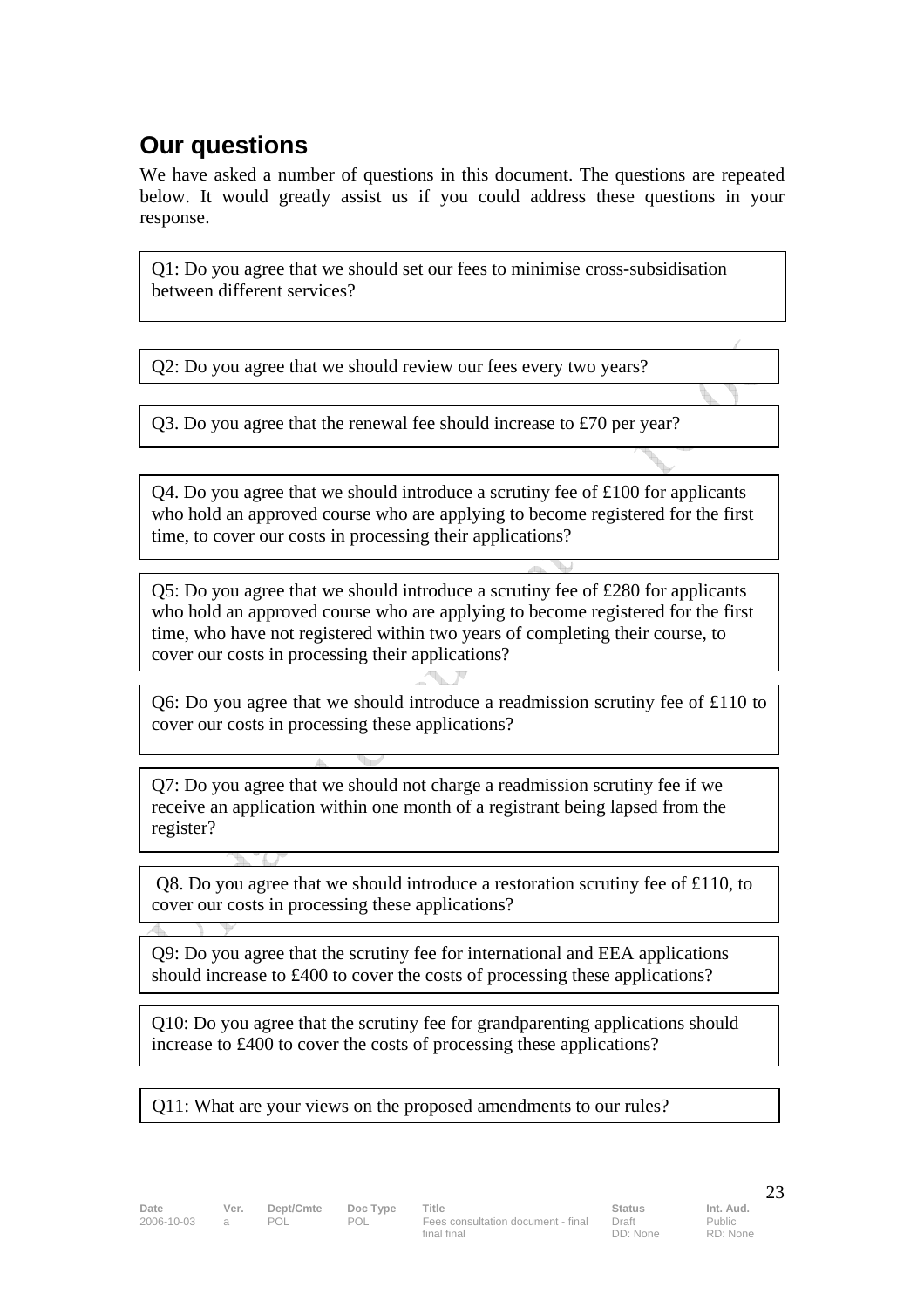# **More information**

You can get more information about us and our role from our website at www.hpc-uk.org.

You can download copies of our annual reports and fitness to practise annual report from the publications sections of our website. You can also find information about our recent fitness to practise cases as well as information about our communications ordinated document of 10

Date Ver. Dept/Cmte Doc Type Title **Status** Status Int. Aud. 2006-10-03 a POL POL Fees consultation document - final final final

Draft DD: None Public RD: None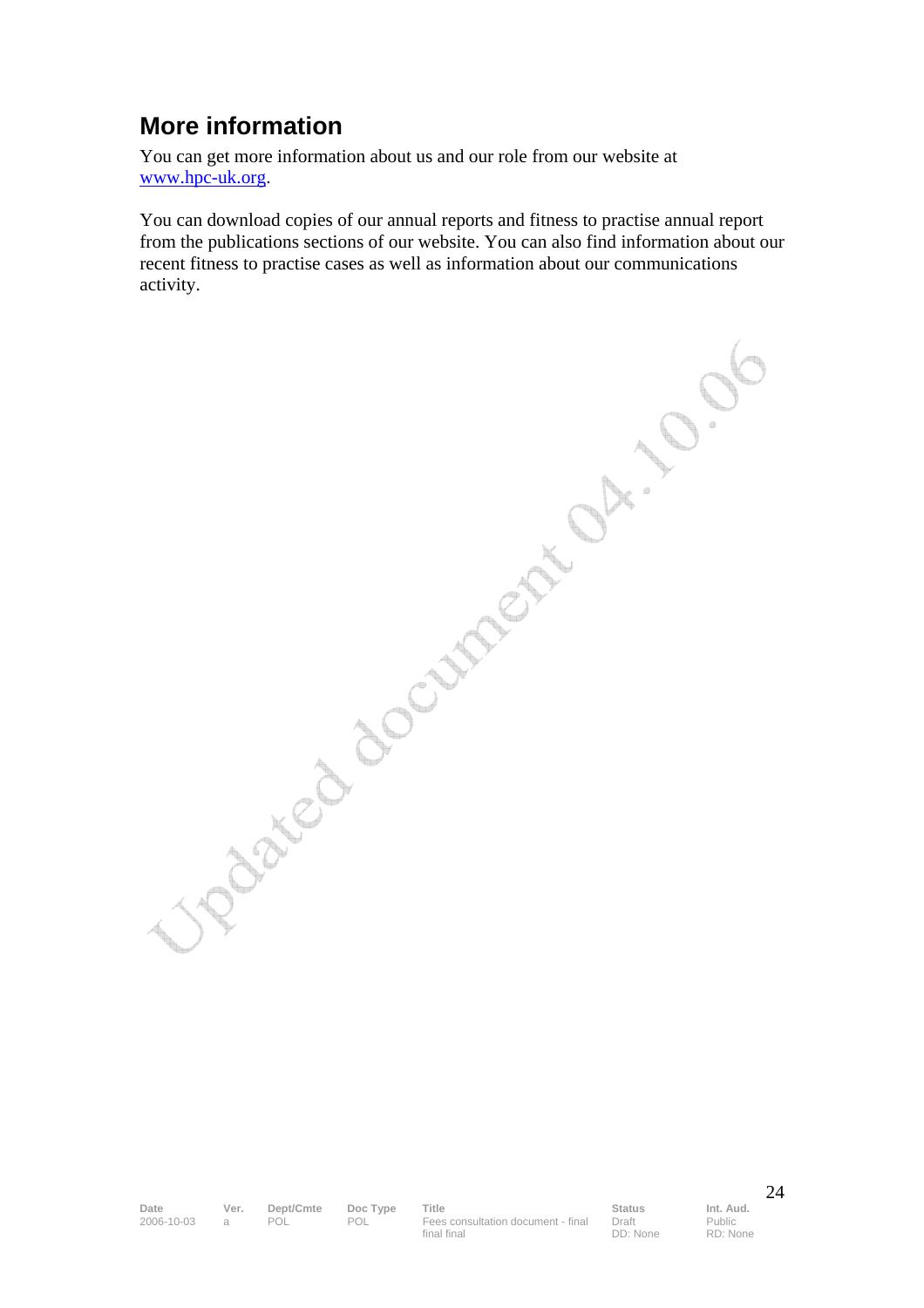## **Appendix 1: Draft rules**

[Will appear here]

Upaked document of ... . 0.06

Date Ver. Dept/Cmte Doc Type Title **Status** Status Int. Aud. 2006-10-03 a POL POL Fees consultation document - final final final

Draft DD: None Public RD: None